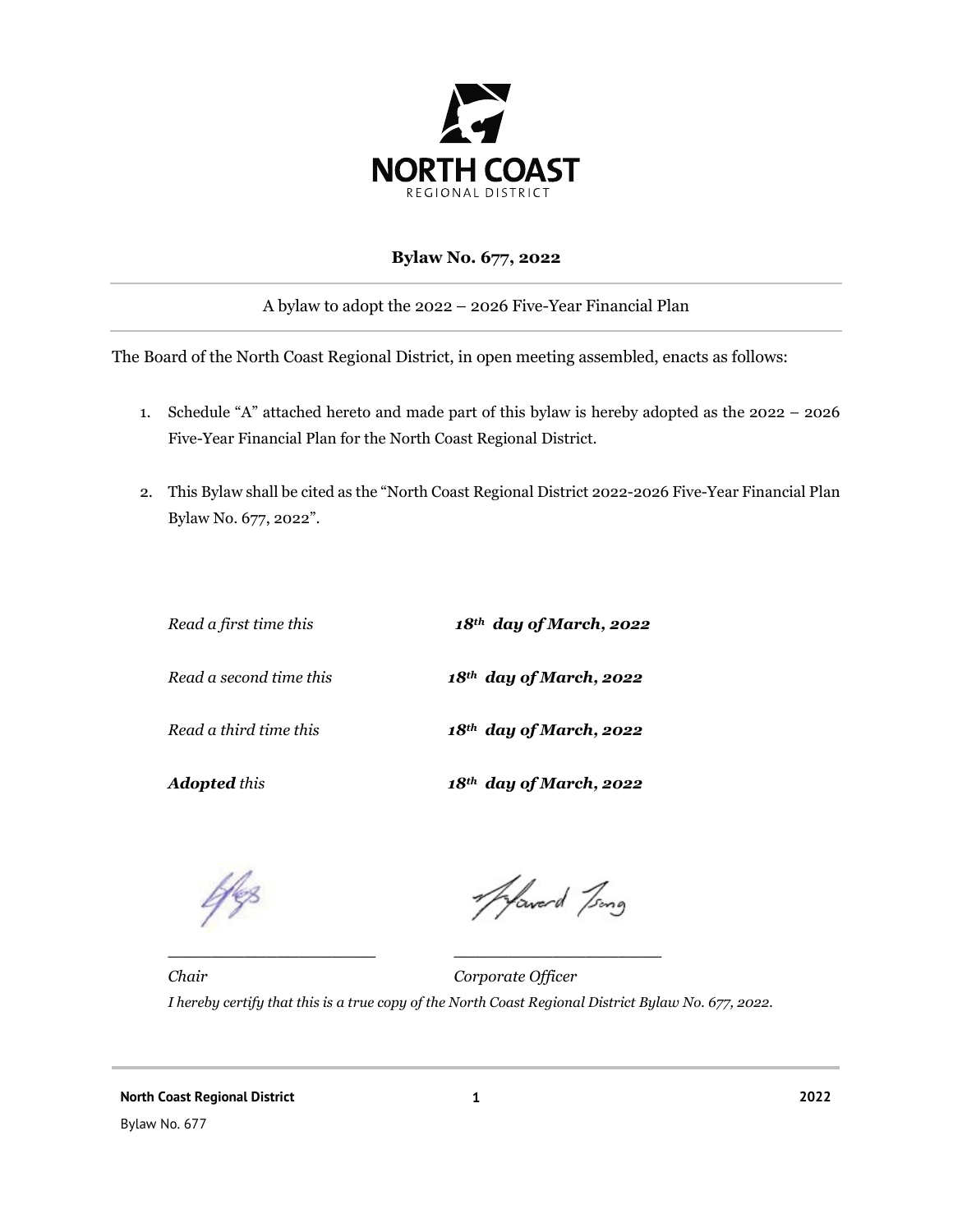

#### North Coast Regional District Financial Plan for 2022 - 2026 General Government Administration

|                                     | 2022      | 2023      | 2024      | 2025      | 2026      |
|-------------------------------------|-----------|-----------|-----------|-----------|-----------|
| Revenue                             |           |           |           |           |           |
| <b>Property Taxes</b>               | 477,980   | 477.980   | 477.980   | 477.980   | 477.980   |
| <b>Provincial Basic Grant</b>       | 120,000   | 120,000   | 120,000   | 120,000   | 120,000   |
| <b>Conditional Grant</b>            | 773.430   | 13.000    | 13.000    | 13,000    | 13.000    |
| Unconditional Grant                 | 36.450    | 36.450    | 36.450    | 36.450    | 36,450    |
| <b>Sales of Services</b>            |           |           |           |           |           |
| Sales of Materials                  |           |           |           |           |           |
| Investments                         | 4.840     | 4,840     | 4.840     | 4.840     | 4,840     |
| Other                               |           |           |           |           |           |
| <b>Transfer from Other Services</b> | 401,260   | 401,260   | 401,260   | 401,260   | 401,260   |
| <b>Transfer from Reserves</b>       | 1.000     | 1.000     | 1.000     | 1.000     | 1.000     |
| Use of Prior Year Surplus           | 74,790    | 74,790    | 74,790    | 74,790    | 74,790    |
| <b>Total Revenue</b>                | 1,889,750 | 1,129,320 | 1,129,320 | 1,129,320 | 1,129,320 |

Expenditures

| Program Expenditures                | 1.885.510 | 1.125.080                |           |                          | 1.125.080 |
|-------------------------------------|-----------|--------------------------|-----------|--------------------------|-----------|
| Debt Interest                       |           |                          |           |                          | -         |
| Debt Principal                      | -         | $\overline{\phantom{0}}$ | -         | $\overline{\phantom{0}}$ | -         |
| Transfer to Reserves                | 4.240     | 4.240                    | 4.240     | 4.240                    | 4.240     |
| <b>Total Operating Expenditures</b> | 1.889.750 | 1.129.320                | 1.129.320 | 1.129.320                | 1.129.320 |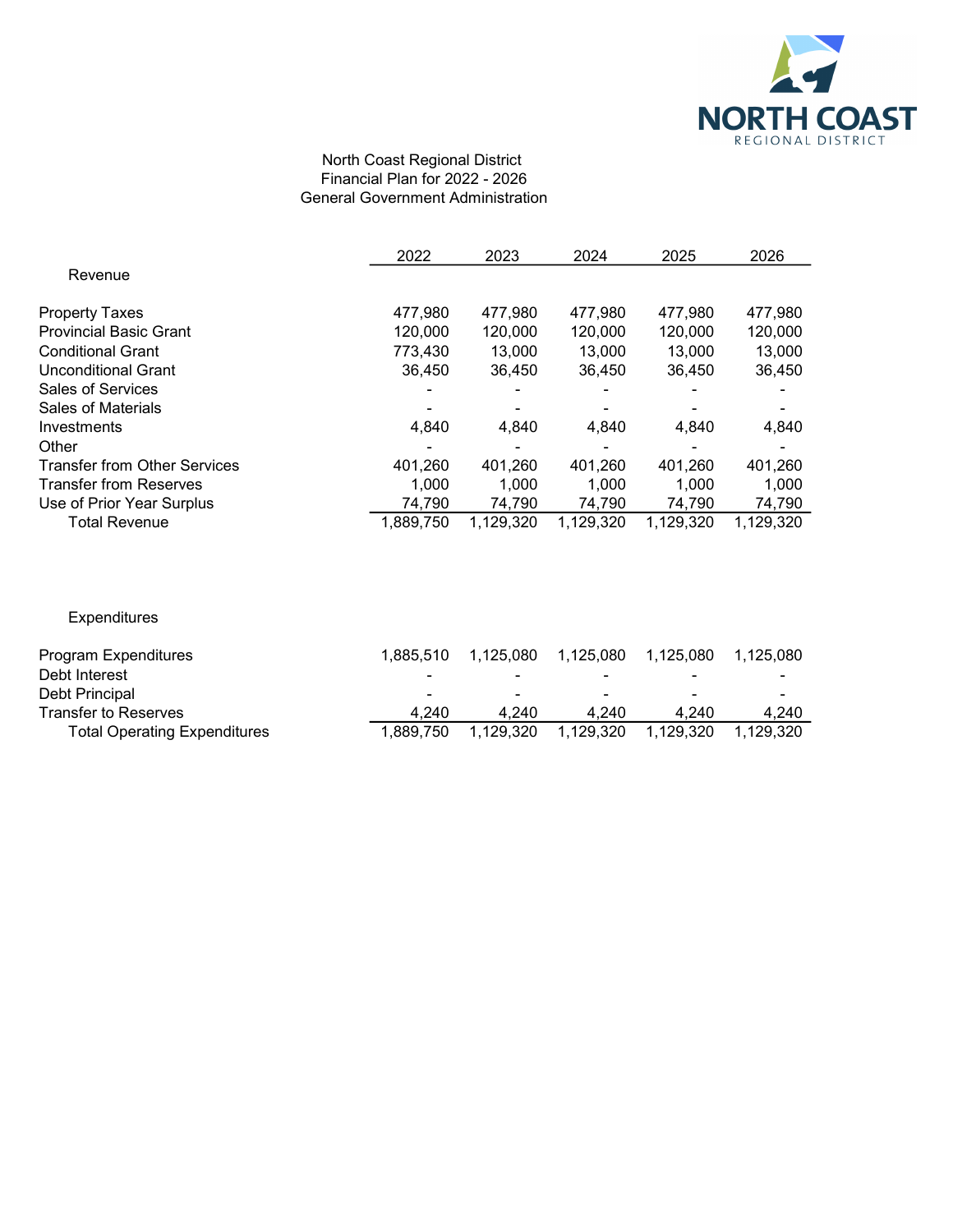

### North Coast Regional District Financial Plan for 2022 - 2026 Island Solid Waste

|                                     | 2022      | 2023      | 2024      | 2025      | 2026      |
|-------------------------------------|-----------|-----------|-----------|-----------|-----------|
| Revenue                             |           |           |           |           |           |
| <b>Property Taxes</b>               | 207,250   | 207,250   | 207,250   | 207,250   | 207,250   |
| <b>Provincial Basic Grant</b>       |           |           |           |           |           |
| <b>Conditional Grant</b>            | 50,000    |           |           |           |           |
| <b>Debt Proceeds</b>                | 250,000   |           |           |           |           |
| <b>Unconditional Grant</b>          | 70,410    | 70,410    | 70,410    | 70,410    | 70,410    |
| Sales of Services                   | 921,910   | 921,910   | 921,910   | 921,910   | 921,910   |
| Sales of Materials                  | 3,000     | 3,000     | 3,000     | 3,000     | 3,000     |
| Investments                         | 6,030     | 6,030     | 6,030     | 6,030     | 6,030     |
| Rental Income                       |           |           |           |           |           |
| Other                               |           |           |           |           |           |
| <b>Transfer from Other Services</b> |           |           |           |           |           |
| <b>Transfer from Reserves</b>       | 74,260    | 88,410    | 88,410    | 88,410    | 88,410    |
| Use of Prior Year Surplus           |           |           |           |           |           |
| <b>Total Revenue</b>                | 1,582,860 | 1,297,010 | 1,297,010 | 1,297,010 | 1,297,010 |
| Expenditures                        |           |           |           |           |           |
| Program Expenditures                | 1,204,770 | 1,189,770 | 1,189,770 | 1,189,770 | 1,189,770 |
| Debt Interest                       | 580       | 2,210     | 1,990     | 1,760     | 1,530     |
| Debt Principal                      | 3,980     | 24,000    | 24,220    | 24,450    | 24,680    |
| <b>Transfer to Capital</b>          | 292,500   |           |           |           |           |
| <b>Transfer to Reserves</b>         | 81,030    | 81,030    | 81,030    | 81,030    | 81,030    |
| <b>Total Operating Expenditures</b> | 1,582,860 | 1,297,010 | 1,297,010 | 1,297,010 | 1,297,010 |
| Capital                             |           |           |           |           |           |
| Sources of Funding                  |           |           |           |           |           |
| Operations                          | 292,500   |           |           |           |           |
| <b>Transfer from Reserves</b>       |           |           |           |           |           |
| <b>Total Capital Funding</b>        | 292,500   |           |           |           |           |
| <b>Capital Purchases</b>            | 292,500   |           |           |           |           |
|                                     |           |           |           |           |           |
| <b>Unused Capital Funding</b>       |           |           |           |           |           |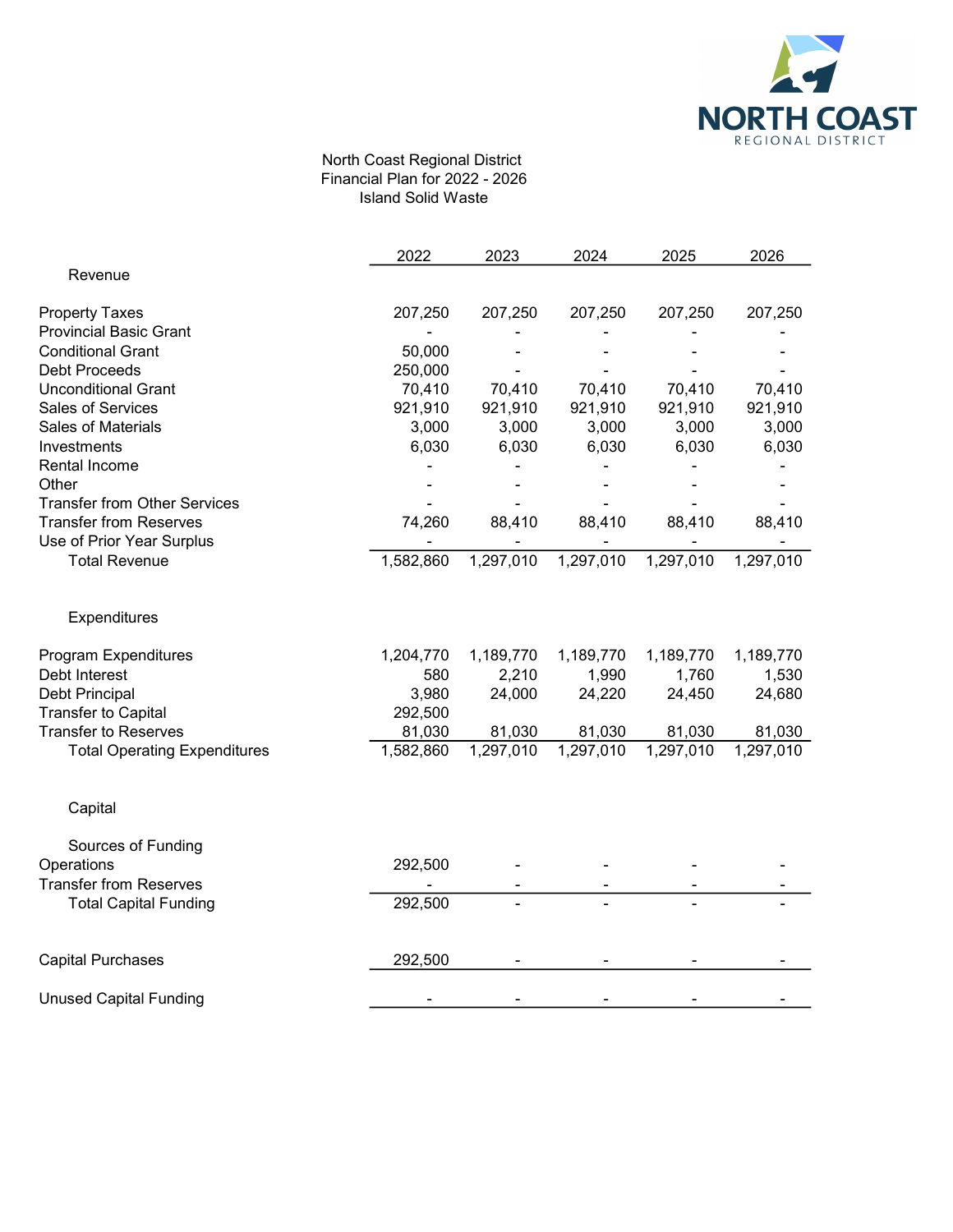

## North Coast Regional District Financial Plan for 2022 - 2026 Mainland Recycling

|                                     | 2022      | 2023           | 2024           | 2025    | 2026    |
|-------------------------------------|-----------|----------------|----------------|---------|---------|
| Revenue                             |           |                |                |         |         |
| <b>Property Taxes</b>               | 265,040   | 265,040        | 265,040        | 265,040 | 265,040 |
| <b>Provincial Basic Grant</b>       |           |                |                |         |         |
| <b>Conditional Grant</b>            | 1,155,770 |                |                |         |         |
| Debt proceeds                       | 400,000   |                |                |         |         |
| <b>Unconditional Grant</b>          | 21,470    | 21,470         | 21,470         | 21,470  | 21,470  |
| Sales of Services                   | 68,380    | 68,380         | 68,380         | 68,380  | 68,380  |
| <b>Sales of Materials</b>           | 419,500   | 419,500        | 419,500        | 419,500 | 419,500 |
| Investments                         | 7,100     | 7,100          | 7,100          | 7,100   | 7,100   |
| <b>Rental Income</b>                | 9,900     | 9,900          | 9,900          | 9,900   | 9,900   |
| Other                               |           |                |                |         |         |
| <b>Transfer from Other Services</b> |           |                |                |         |         |
| <b>Transfer from Reserves</b>       | 486,410   | 54,680         | 54,680         | 54,680  | 54,680  |
| Use of Prior Year Surplus           | 128,680   |                |                |         |         |
| <b>Total Revenue</b>                | 2,962,250 | 846,070        | 846,070        | 846,070 | 846,070 |
| Expenditures                        |           |                |                |         |         |
| Program Expenditures                | 818,320   | 813,320        | 813,320        | 813,320 | 813,320 |
| Debt Interest                       | 4,550     | 4,550          | 4,550          | 4,550   | 4,550   |
| Debt Principal                      | 21,100    | 21,100         | 21,100         | 21,100  | 21,100  |
| <b>Transfer to Capital</b>          | 2,036,180 | $\blacksquare$ | $\blacksquare$ |         |         |
| <b>Transfer to Reserves</b>         | 82,100    | 7,100          | 7,100          | 7,100   | 7,100   |
| <b>Total Operating Expenditures</b> | 2,962,250 | 846,070        | 846,070        | 846,070 | 846,070 |
| Capital                             |           |                |                |         |         |
| Sources of Funding                  |           |                |                |         |         |
| Operations                          | 2,036,180 |                |                |         |         |
| <b>Transfer from Reserves</b>       |           |                |                |         |         |
| <b>Total Capital Funding</b>        | 2,036,180 |                |                |         |         |
|                                     |           |                |                |         |         |
| <b>Capital Purchases</b>            | 2,036,180 |                |                |         |         |
| <b>Unused Capital Funding</b>       |           |                |                |         |         |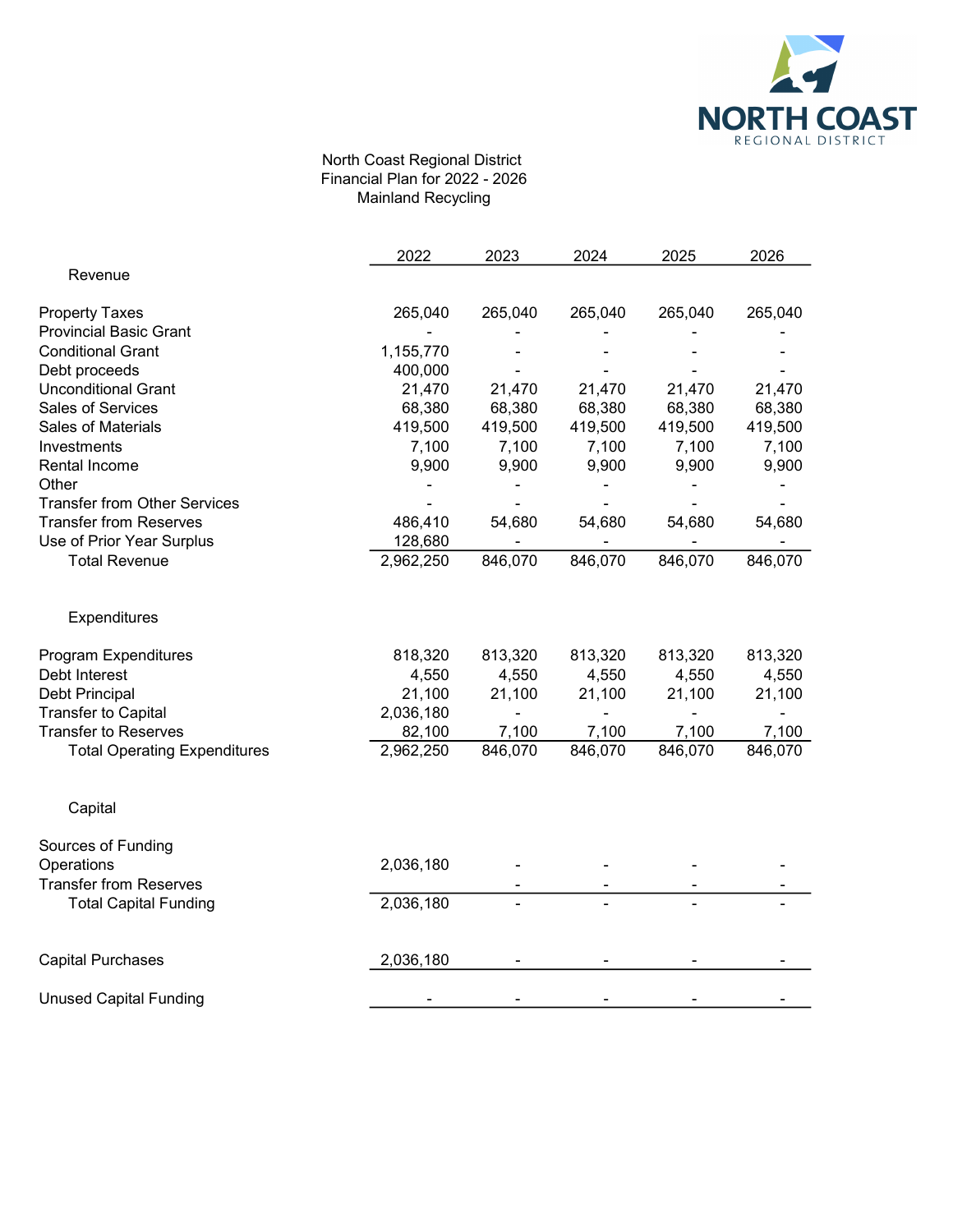

## North Coast Regional District Financial Plan for 2022 - 2026 Sandspit Water

|                                     | 2022    | 2023    | 2024    | 2025    | 2026    |
|-------------------------------------|---------|---------|---------|---------|---------|
| Revenue                             |         |         |         |         |         |
| Parcel Tax                          | 62,500  | 62,500  | 62,500  | 62,500  | 62,500  |
| <b>Provincial Basic Grant</b>       |         |         |         |         |         |
| <b>Conditional Grant</b>            | 700     | 700     | 700     | 700     | 700     |
| <b>Unconditional Grant</b>          | 65,000  |         |         |         |         |
| Sales of Services                   | 49,260  | 49,260  | 49,260  | 49,260  | 49,260  |
| <b>Sales of Materials</b>           |         |         |         |         |         |
| Investments                         | 2,580   | 2,580   | 2,580   | 2,580   | 2,580   |
| Rental Income                       |         |         |         |         |         |
| Other                               |         |         |         |         |         |
| <b>Transfer from Other Services</b> |         |         |         |         |         |
| <b>Transfer from Reserves</b>       | 33,850  |         |         |         |         |
| Use of Prior Year Surplus           | 70,050  | 70,050  | 70,050  | 70,050  | 70,050  |
| <b>Total Revenue</b>                | 283,940 | 185,090 | 185,090 | 185,090 | 185,090 |
| Expenditures                        |         |         |         |         |         |
| Program Expenditures                | 248,060 | 176,260 | 176,260 | 176,260 | 176,260 |
| Debt Interest                       |         |         |         |         |         |
| Debt Principal                      |         |         |         |         |         |
| <b>Transfer to Capital</b>          | 27,050  |         |         |         |         |
| <b>Transfer to Reserves</b>         | 8,830   | 8,830   | 8,830   | 8,830   | 8,830   |
| <b>Total Operating Expenditures</b> | 283,940 | 185,090 | 185,090 | 185,090 | 185,090 |
| Capital                             |         |         |         |         |         |
| Sources of Funding                  |         |         |         |         |         |
| Operations                          | 27,050  |         |         |         |         |
| <b>Transfer from Reserves</b>       |         |         |         |         |         |
| <b>Total Capital Funding</b>        | 27,050  |         |         |         |         |
| <b>Captial Purchases</b>            | 27,050  |         |         |         |         |
| <b>Unused Capital Funding</b>       |         |         |         |         |         |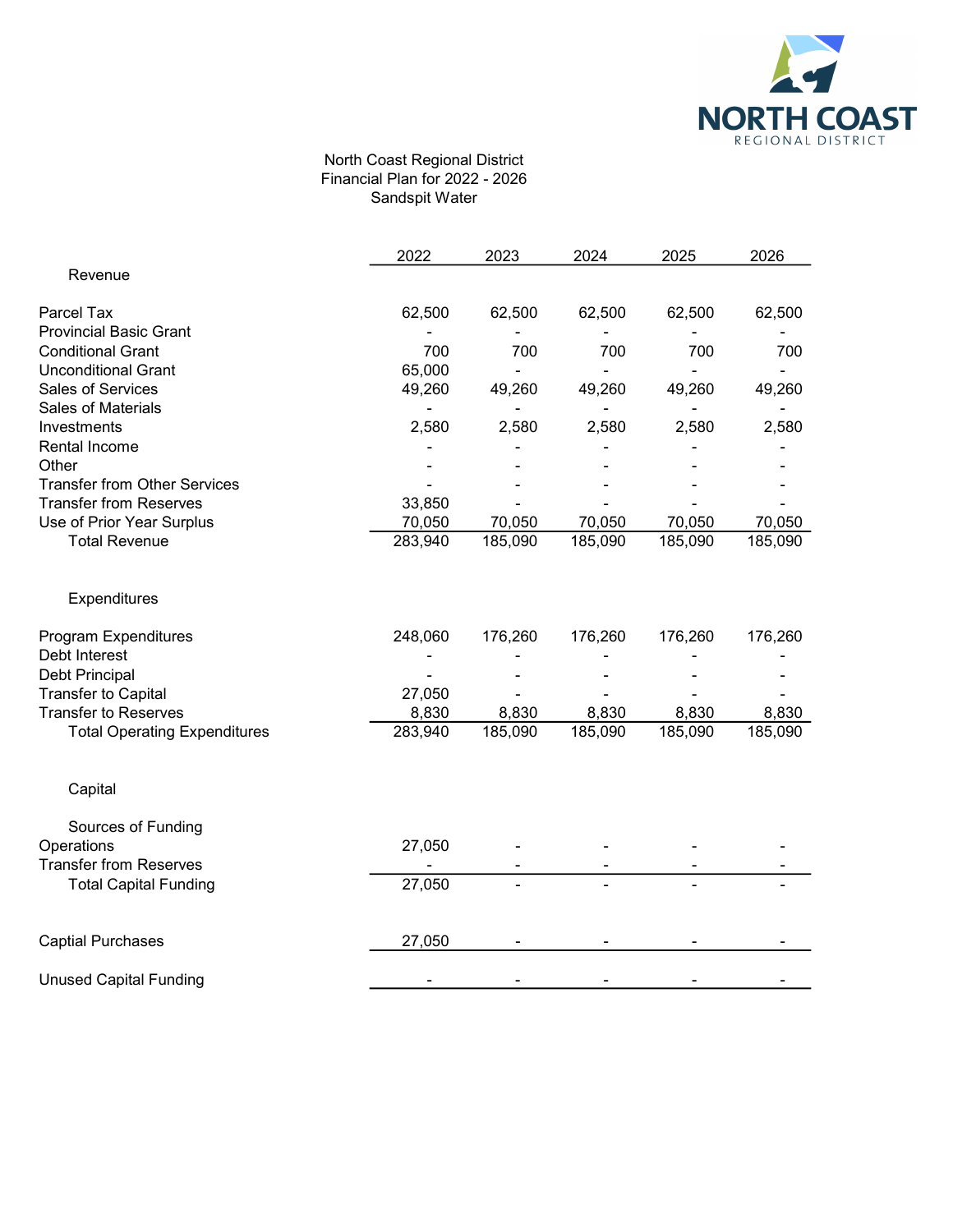

### North Coast Regional District Financial Plan for 2022 - 2026 Electoral Area Administration

|                                     | 2022    | 2023    | 2024    | 2025    | 2026    |
|-------------------------------------|---------|---------|---------|---------|---------|
| Revenue                             |         |         |         |         |         |
| <b>Property Taxes</b>               | 101,930 | 101,930 | 101,930 | 101,930 | 101,930 |
| <b>Provincial Basic Grant</b>       | 80,000  | 80,000  | 80,000  | 80,000  | 80,000  |
| <b>Conditional Grant</b>            |         |         |         |         |         |
| <b>Unconditional Grant</b>          | 5,010   | 5,010   | 5,010   | 5,010   | 5,010   |
| <b>Sales of Services</b>            |         |         |         |         |         |
| Sales of Materials                  |         |         |         |         |         |
| Investments                         | 4,860   | 4,860   | 4,860   | 4,860   | 4,860   |
| Rental Income                       |         |         |         |         |         |
| Other                               |         |         |         |         |         |
| <b>Transfer from Other Services</b> |         |         |         |         |         |
| <b>Transfer from Reserves</b>       |         |         |         |         |         |
| Use of Prior Year Surplus           | 80,600  | 80,600  | 80,600  | 80,600  | 80,600  |
| <b>Total Revenue</b>                | 272,400 | 272,400 | 272,400 | 272,400 | 272,400 |
| <b>Expenditures</b>                 |         |         |         |         |         |
| Program Expenditures                | 267,540 | 267,540 | 267,540 | 267,540 | 267,540 |
| Debt Interest                       |         |         |         |         |         |
| Debt Principal                      |         |         |         |         |         |
| <b>Transfer to Capital</b>          |         |         |         |         |         |
| <b>Transfer to Reserves</b>         | 4,860   | 4,860   | 4,860   | 4,860   | 4,860   |
| <b>Total Operating Expenditures</b> | 272,400 | 272,400 | 272,400 | 272,400 | 272,400 |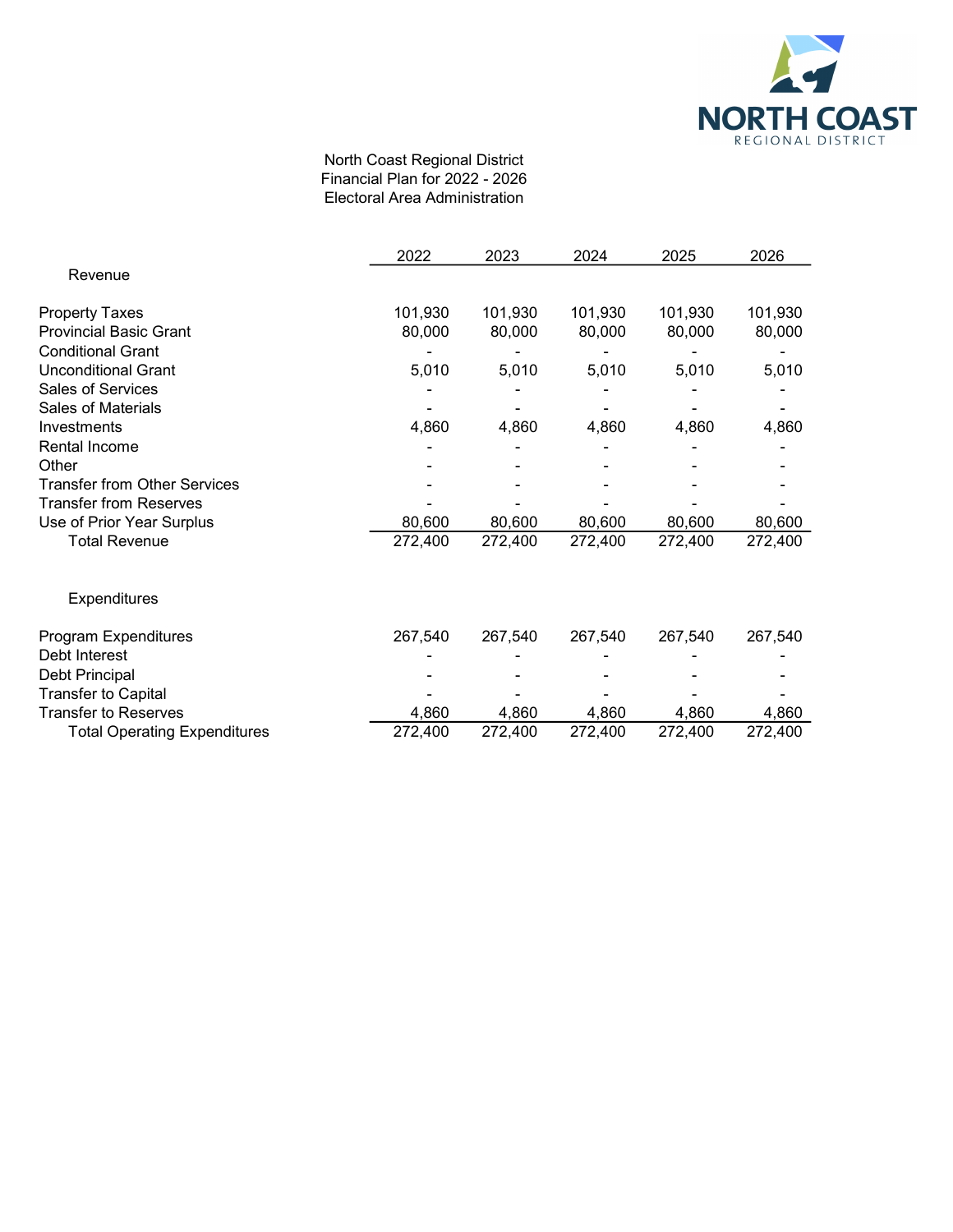

## North Coast Regional District Financial Plan for 2022 - 2026 Electoral Area Administration - Area E

|                                     | 2022    | 2023    | 2024    | 2025    | 2026    |
|-------------------------------------|---------|---------|---------|---------|---------|
| Revenue                             |         |         |         |         |         |
| <b>Property Taxes</b>               | 13,490  | 13,490  | 13,490  | 13,490  | 13,490  |
| <b>Provincial Basic Grant</b>       |         |         |         |         |         |
| <b>Conditional Grant</b>            | 52,000  |         |         |         |         |
| <b>Unconditional Grant</b>          | 1,210   | 1,210   | 1,210   | 1,210   | 1,210   |
| Sales of Services                   |         |         |         |         |         |
| <b>Sales of Materials</b>           |         |         |         |         |         |
| Investments                         |         |         |         |         |         |
| Rental Income                       |         |         |         |         |         |
| Other                               |         |         |         |         |         |
| <b>Transfer from Other Services</b> | 99,730  | 99,730  | 99,730  | 99,730  | 99,730  |
| <b>Transfer from Reserves</b>       |         |         |         |         |         |
| Use of Prior Year Surplus           | 2,130   | 2,130   | 2,130   | 2,130   | 2,130   |
| <b>Total Revenue</b>                | 168,560 | 116,560 | 116,560 | 116,560 | 116,560 |
| Expenditures                        |         |         |         |         |         |
| Program Expenditures                | 116,560 | 116,560 | 116,560 | 116,560 | 116,560 |
| Debt Interest                       |         |         |         |         |         |
| Debt Principal                      |         |         |         |         |         |
| <b>Transfer to Capital</b>          | 52,000  |         |         |         |         |
| <b>Transfer to Reserves</b>         |         |         |         |         |         |
| <b>Total Operating Expenditures</b> | 168,560 | 116,560 | 116,560 | 116,560 | 116,560 |
|                                     |         |         |         |         |         |
| Capital                             |         |         |         |         |         |
| Sources of Funding                  |         |         |         |         |         |
| Operations                          | 52,000  |         |         |         |         |
| <b>Transfer from Reserves</b>       |         |         |         |         |         |
| <b>Total Capital Funding</b>        | 52,000  |         |         |         |         |
| <b>Capital Purchases</b>            | 52,000  |         |         |         |         |
| <b>Unused Capital Funding</b>       |         |         |         |         |         |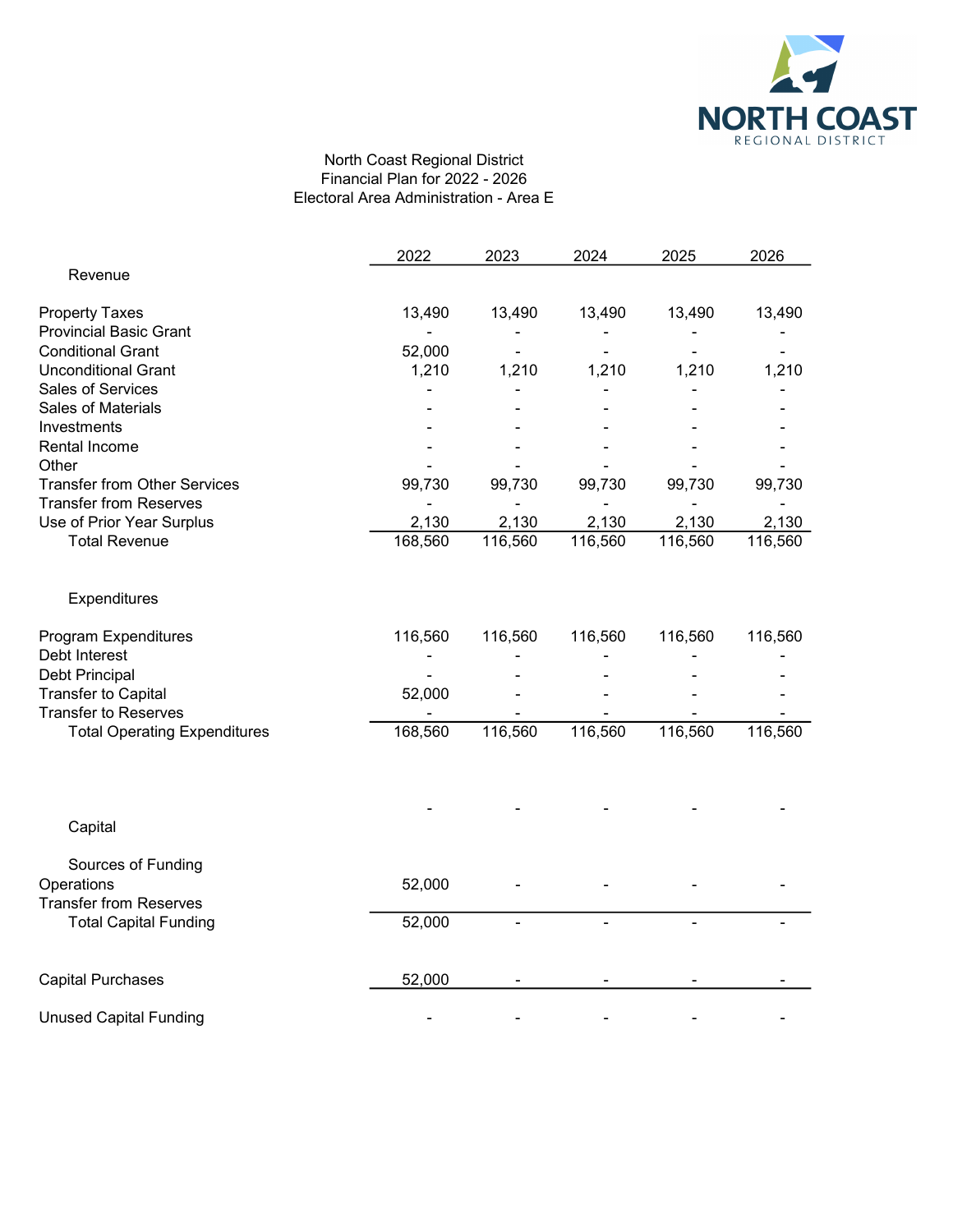

#### North Coast Regional District Financial Plan for 2022 - 2026 Elections

|                                     | 2022   | 2023  | 2024  | 2025  | 2026   |
|-------------------------------------|--------|-------|-------|-------|--------|
| Revenue                             |        |       |       |       |        |
| <b>Property Taxes</b>               | 5,320  | 5,320 | 5,320 | 5,320 | 5,320  |
| <b>Provincial Basic Grant</b>       |        |       |       |       |        |
| <b>Conditional Grant</b>            |        |       |       |       |        |
| <b>Unconditional Grant</b>          | 260    | 260   | 260   | 260   | 260    |
| Sales of Services                   |        |       |       |       |        |
| <b>Sales of Materials</b>           |        |       |       |       |        |
| Investments                         | 140    | 140   | 140   | 140   | 140    |
| Rental Income                       |        |       |       |       |        |
| Other                               |        |       |       |       |        |
| <b>Transfer from Other Services</b> |        |       |       |       |        |
| <b>Transfer from Reserves</b>       | 9,590  |       |       |       | 9,590  |
| Use of Prior Year Surplus           | 7,900  | 860   | 860   | 860   | 7,900  |
| <b>Total Revenue</b>                | 23,210 | 6,580 | 6,580 | 6,580 | 23,210 |
| Expenditures                        |        |       |       |       |        |
| Program Expenditures                | 23,070 | 1,440 | 1,440 | 1,440 | 23,070 |
| Debt Interest                       |        |       |       |       |        |
| Debt Principal                      |        |       |       |       |        |
| <b>Transfer to Capital</b>          |        |       |       |       |        |
| <b>Transfer to Reserves</b>         | 140    | 5,140 | 5,140 | 5,140 | 140    |
| <b>Total Operating Expenditures</b> | 23,210 | 6,580 | 6,580 | 6,580 | 23,210 |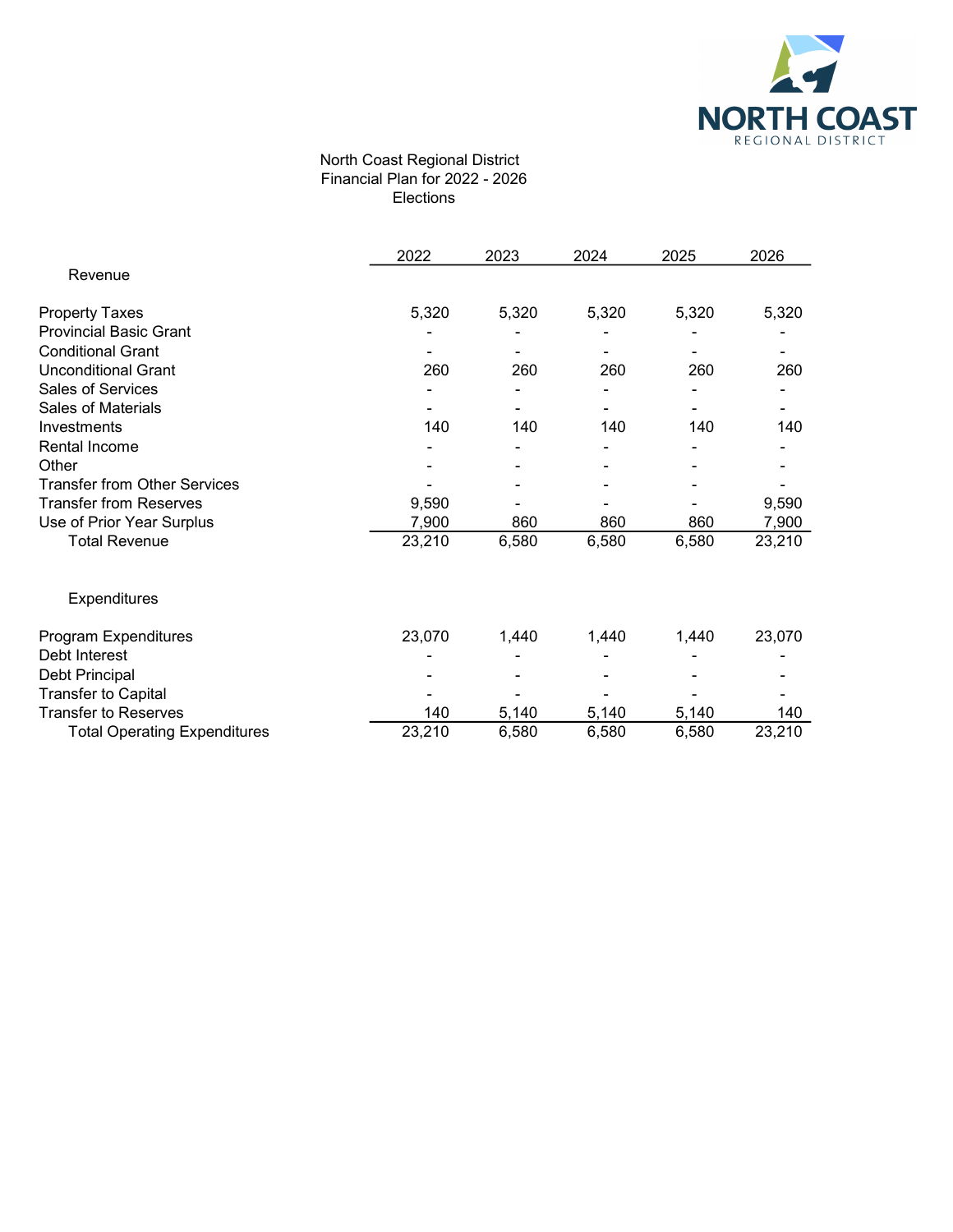

### North Coast Regional District Financial Plan for 2022 - 2026 Grants in Aid - All

|                                     | 2022   | 2023  | 2024  | 2025  | 2026  |
|-------------------------------------|--------|-------|-------|-------|-------|
| Revenue                             |        |       |       |       |       |
| <b>Property Taxes</b>               | 2,480  | 2,480 | 2,480 | 2,480 | 2,480 |
| <b>Provincial Basic Grant</b>       |        |       |       |       |       |
| <b>Conditional Grant</b>            | 20,000 |       |       |       |       |
| <b>Unconditional Grant</b>          | 190    | 190   | 190   | 190   | 190   |
| Sales of Services                   |        |       |       |       |       |
| <b>Sales of Materials</b>           |        |       |       |       |       |
| Investments                         |        |       |       |       |       |
| Rental Income                       |        |       |       |       |       |
| Other                               |        |       |       |       |       |
| <b>Transfer from Other Services</b> |        |       |       |       |       |
| <b>Transfer from Reserves</b>       |        |       |       |       |       |
| Use of Prior Year Surplus           |        |       |       |       |       |
| <b>Total Revenue</b>                | 22,670 | 2,670 | 2,670 | 2,670 | 2,670 |
| Expenditures                        |        |       |       |       |       |
| Program Expenditures                | 22,670 | 2,670 | 2,670 | 2,670 | 2,670 |
| Debt Interest                       |        |       |       |       |       |
| Debt Principal                      |        |       |       |       |       |
| <b>Transfer to Capital</b>          |        |       |       |       |       |
| <b>Transfer to Reserves</b>         |        |       |       |       |       |
| <b>Total Operating Expenditures</b> | 22,670 | 2,670 | 2,670 | 2,670 | 2,670 |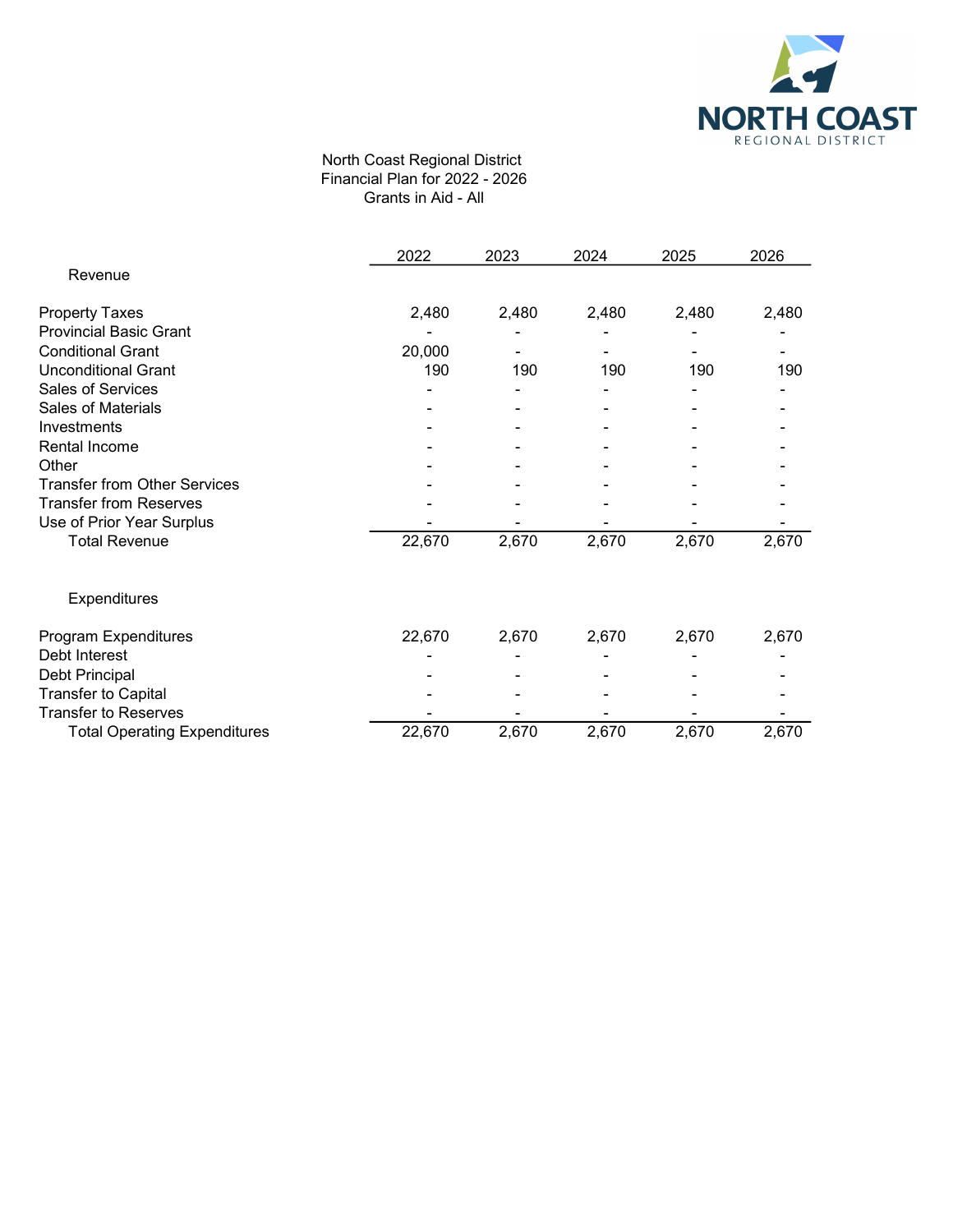

### North Coast Regional District Financial Plan for 2022 - 2026 Grants in Aid Area A

|                                     | 2022  | 2023  | 2024  | 2025  | 2026  |
|-------------------------------------|-------|-------|-------|-------|-------|
| Revenue                             |       |       |       |       |       |
| <b>Property Taxes</b>               | 3,280 | 3,280 | 3,280 | 3,280 | 3,280 |
| <b>Provincial Basic Grant</b>       |       |       |       |       |       |
| <b>Conditional Grant</b>            |       |       |       |       |       |
| <b>Unconditional Grant</b>          | 180   | 180   | 180   | 180   | 180   |
| Sales of Services                   |       |       |       |       |       |
| <b>Sales of Materials</b>           |       |       |       |       |       |
| Investments                         |       |       |       |       |       |
| Rental Income                       |       |       |       |       |       |
| Other                               |       |       |       |       |       |
| <b>Transfer from Other Services</b> |       |       |       |       |       |
| <b>Transfer from Reserves</b>       |       |       |       |       |       |
| Use of Prior Year Surplus           |       |       |       |       |       |
| <b>Total Revenue</b>                | 3,460 | 3,460 | 3,460 | 3,460 | 3,460 |
| Expenditures                        |       |       |       |       |       |
| Program Expenditures                | 3,460 | 3,460 | 3,460 | 3,460 | 3,460 |
| Debt Interest                       |       |       |       |       |       |
| Debt Principal                      |       |       |       |       |       |
| <b>Transfer to Capital</b>          |       |       |       |       |       |
| <b>Transfer to Reserves</b>         |       |       |       |       |       |
| <b>Total Operating Expenditures</b> | 3,460 | 3,460 | 3,460 | 3,460 | 3,460 |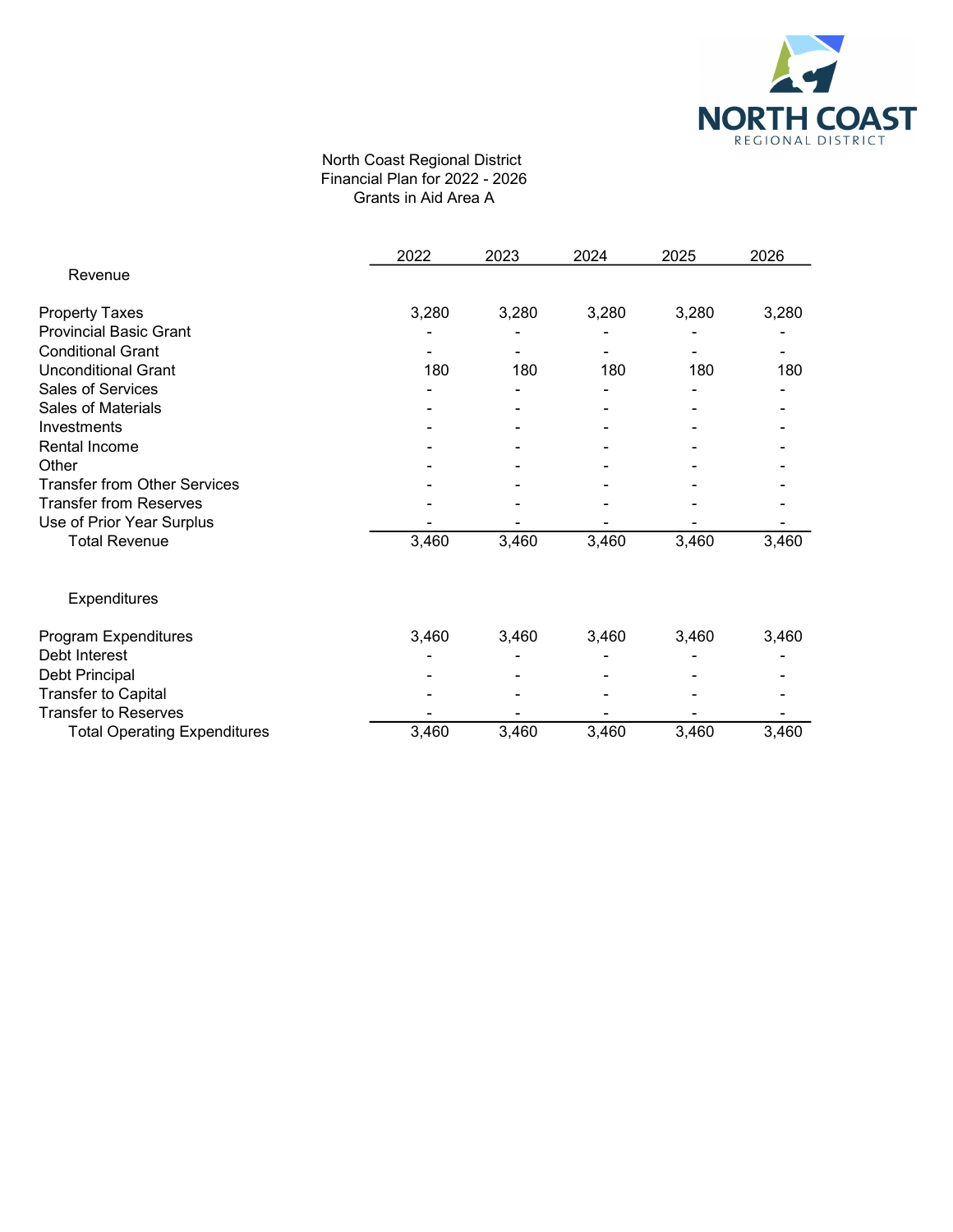

### North Coast Regional District Financial Plan for 2022 - 2026 Grants in Aid Area C

|                                     | 2022  | 2023  | 2024  | 2025  | 2026  |
|-------------------------------------|-------|-------|-------|-------|-------|
| Revenue                             |       |       |       |       |       |
| <b>Property Taxes</b>               | 1,500 | 1,500 | 1,500 | 1,500 | 1,500 |
| <b>Provincial Basic Grant</b>       |       |       |       |       |       |
| <b>Conditional Grant</b>            | 5,100 | 5,100 | 5,100 | 5,100 | 5,100 |
| <b>Unconditional Grant</b>          | 70    | 70    | 70    | 70    | 70    |
| Sales of Services                   |       |       |       |       |       |
| <b>Sales of Materials</b>           |       |       |       |       |       |
| Investments                         |       |       |       |       |       |
| Rental Income                       |       |       |       |       |       |
| Other                               |       |       |       |       |       |
| <b>Transfer from Other Services</b> |       |       |       |       |       |
| <b>Transfer from Reserves</b>       |       |       |       |       |       |
| Use of Prior Year Surplus           | 2,650 | 2,650 | 2,650 | 2,650 | 2,650 |
| <b>Total Revenue</b>                | 9,320 | 9,320 | 9,320 | 9,320 | 9,320 |
| Expenditures                        |       |       |       |       |       |
| Program Expenditures                | 9,320 | 9,320 | 9,320 | 9,320 | 9,320 |
| Debt Interest                       |       |       |       |       |       |
| Debt Principal                      |       |       |       |       |       |
| <b>Transfer to Capital</b>          |       |       |       |       |       |
| <b>Transfer to Reserves</b>         |       |       |       |       |       |
| <b>Total Operating Expenditures</b> | 9,320 | 9,320 | 9,320 | 9,320 | 9,320 |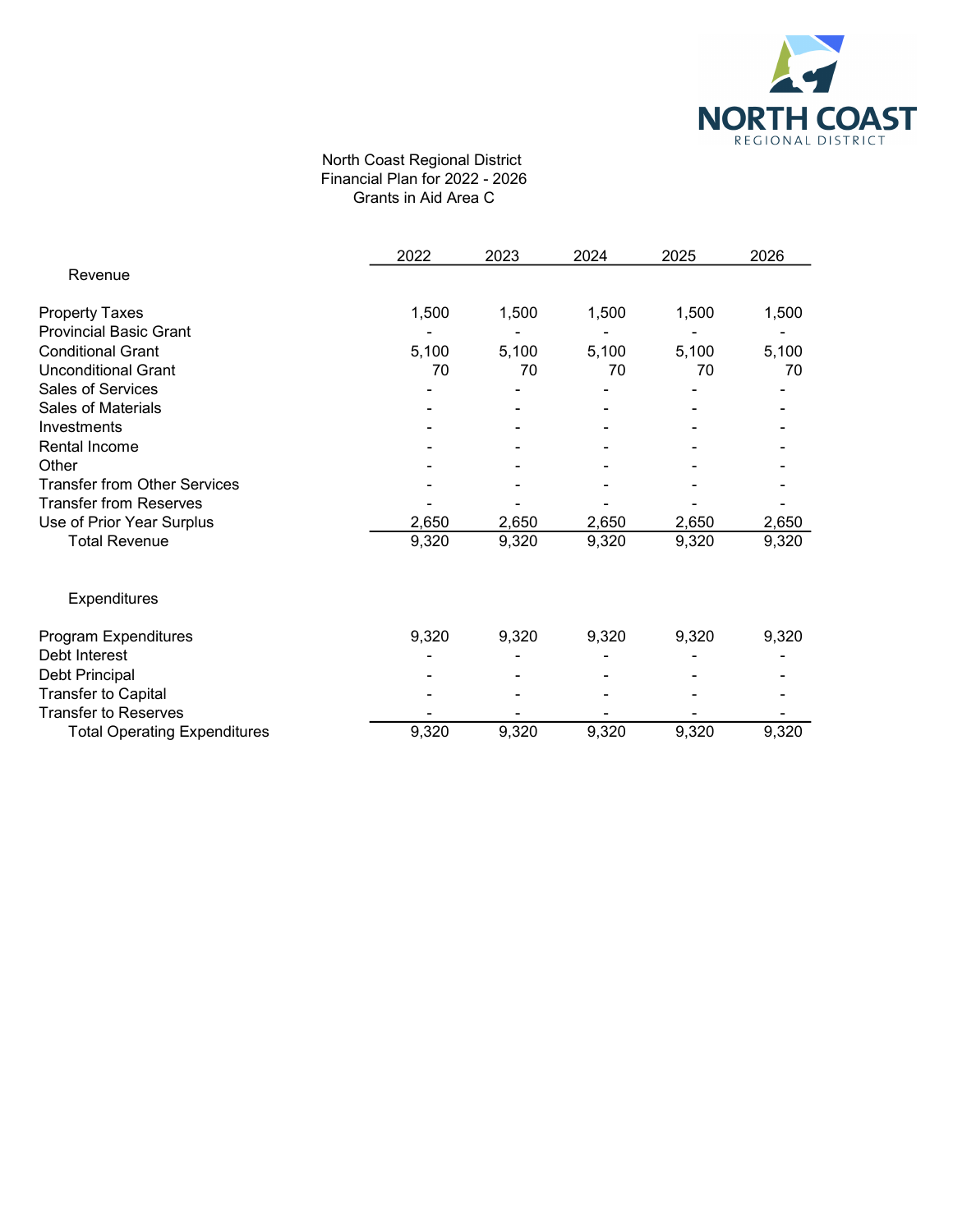

### North Coast Regional District Financial Plan for 2022 - 2026 Grants in Aid Area D

|                                     | 2022  | 2023  | 2024  | 2025  | 2026  |
|-------------------------------------|-------|-------|-------|-------|-------|
| Revenue                             |       |       |       |       |       |
| <b>Property Taxes</b>               | 2,650 | 2,650 | 2,650 | 2,650 | 2,650 |
| <b>Provincial Basic Grant</b>       |       |       |       |       |       |
| <b>Conditional Grant</b>            |       |       |       |       |       |
| <b>Unconditional Grant</b>          | 80    | 80    | 80    | 80    | 80    |
| Sales of Services                   |       |       |       |       |       |
| <b>Sales of Materials</b>           |       |       |       |       |       |
| Investments                         |       |       |       |       |       |
| Rental Income                       |       |       |       |       |       |
| Other                               |       |       |       |       |       |
| <b>Transfer from Other Services</b> |       |       |       |       |       |
| <b>Transfer from Reserves</b>       |       |       |       |       |       |
| Use of Prior Year Surplus           | 2,070 | 2,070 | 2,070 | 2,070 | 2,070 |
| <b>Total Revenue</b>                | 4,800 | 4,800 | 4,800 | 4,800 | 4,800 |
| Expenditures                        |       |       |       |       |       |
| Program Expenditures                | 4,800 | 4,800 | 4,800 | 4,800 | 4,800 |
| Debt Interest                       |       |       |       |       |       |
| Debt Principal                      |       |       |       |       |       |
| <b>Transfer to Capital</b>          |       |       |       |       |       |
| <b>Transfer to Reserves</b>         |       |       |       |       |       |
| <b>Total Operating Expenditures</b> | 4,800 | 4,800 | 4,800 | 4,800 | 4,800 |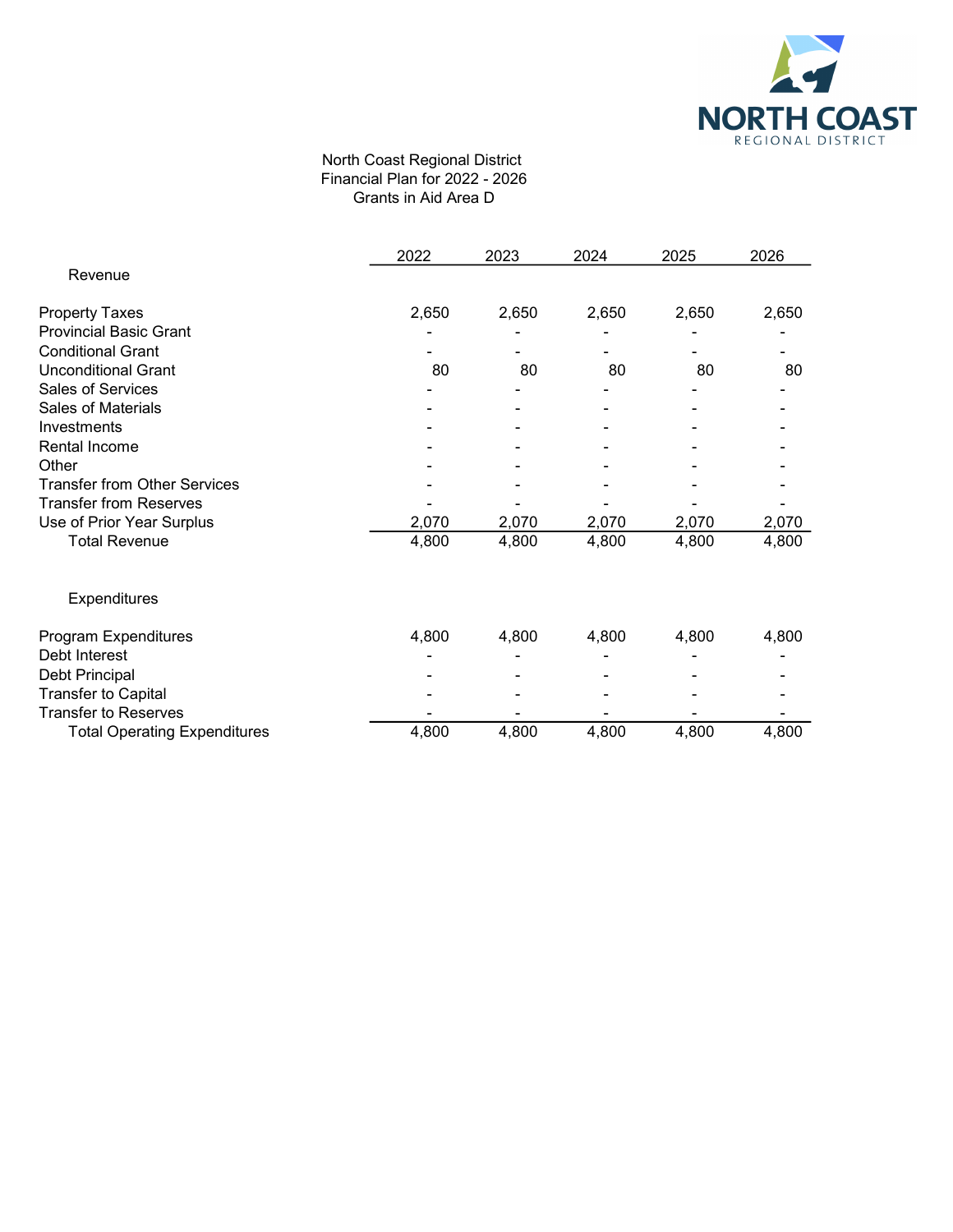

### North Coast Regional District Financial Plan for 2022 - 2026 Grants in Aid Area E

| 2022  | 2023  | 2024  | 2025  | 2026  |
|-------|-------|-------|-------|-------|
|       |       |       |       |       |
| 4,140 | 4,140 | 4,140 | 4,140 | 4,140 |
|       |       |       |       |       |
|       |       |       |       |       |
| 370   | 370   | 370   | 370   | 370   |
|       |       |       |       |       |
|       |       |       |       |       |
|       |       |       |       |       |
|       |       |       |       |       |
|       |       |       |       |       |
|       |       |       |       |       |
|       |       |       |       |       |
|       |       |       |       |       |
| 4,510 | 4,510 | 4,510 | 4,510 | 4,510 |
|       |       |       |       |       |
| 4,510 | 4,510 | 4,510 | 4,510 | 4,510 |
|       |       |       |       |       |
|       |       |       |       |       |
|       |       |       |       |       |
|       |       |       |       |       |
| 4,510 | 4,510 | 4,510 | 4,510 | 4,510 |
|       |       |       |       |       |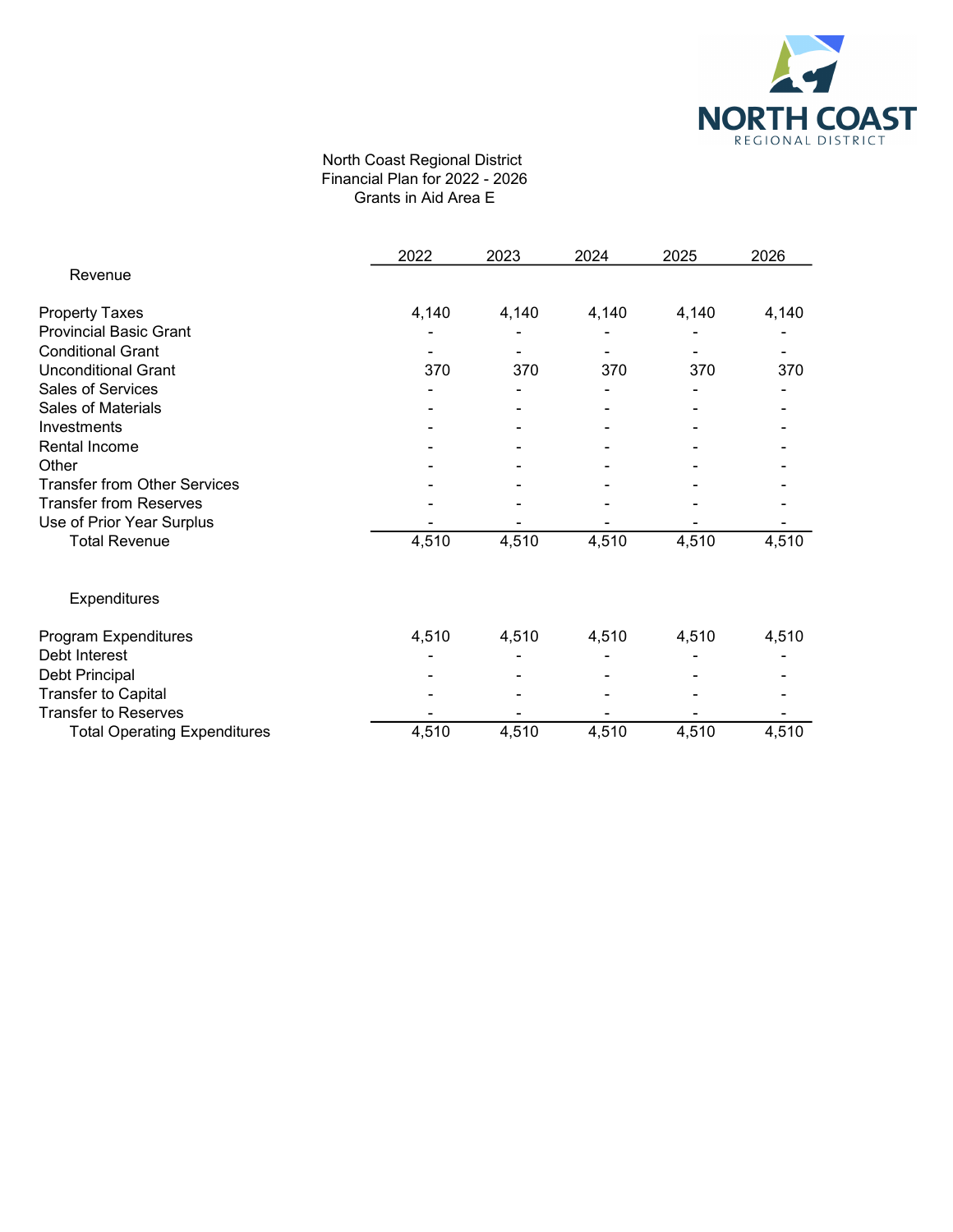

## North Coast Regional District Financial Plan for 2022 - 2026 Member Municipality Debt

|                                     | 2022      | 2023      | 2024      | 2025      | 2026      |
|-------------------------------------|-----------|-----------|-----------|-----------|-----------|
| Revenue                             |           |           |           |           |           |
| <b>Property Taxes</b>               |           |           |           |           |           |
| <b>Provincial Basic Grant</b>       |           |           |           |           |           |
| <b>Conditional Grant</b>            |           |           |           |           |           |
| <b>Unconditional Grant</b>          |           |           |           |           |           |
| Sales of Services                   |           |           |           |           |           |
| <b>Sales of Materials</b>           |           |           |           |           |           |
| Investments                         |           |           |           |           |           |
| Rental Income                       |           |           |           |           |           |
| Other                               | 2,207,323 | 2,207,323 | 2,207,323 | 2,207,323 | 2,047,722 |
| <b>Transfer from Other Services</b> |           |           |           |           |           |
| <b>Transfer from Reserves</b>       |           |           |           |           |           |
| Use of Prior Year Surplus           |           |           |           |           |           |
| <b>Total Revenue</b>                | 2,207,323 | 2,207,323 | 2,207,323 | 2,207,323 | 2,047,722 |
| Expenditures                        |           |           |           |           |           |
| Program Expenditures                |           |           |           |           |           |
| Debt Interest                       | 977,436   | 977,436   | 977,436   | 977,436   | 945,767   |
| Debt Principal                      | 1,229,887 | 1,229,887 | 1,229,887 | 1,229,887 | 1,101,955 |
| <b>Transfer to Capital</b>          |           |           |           |           |           |
| <b>Transfer to Reserves</b>         |           |           |           |           |           |
| <b>Total Operating Expenditures</b> | 2,207,323 | 2,207,323 | 2,207,323 | 2,207,323 | 2,047,722 |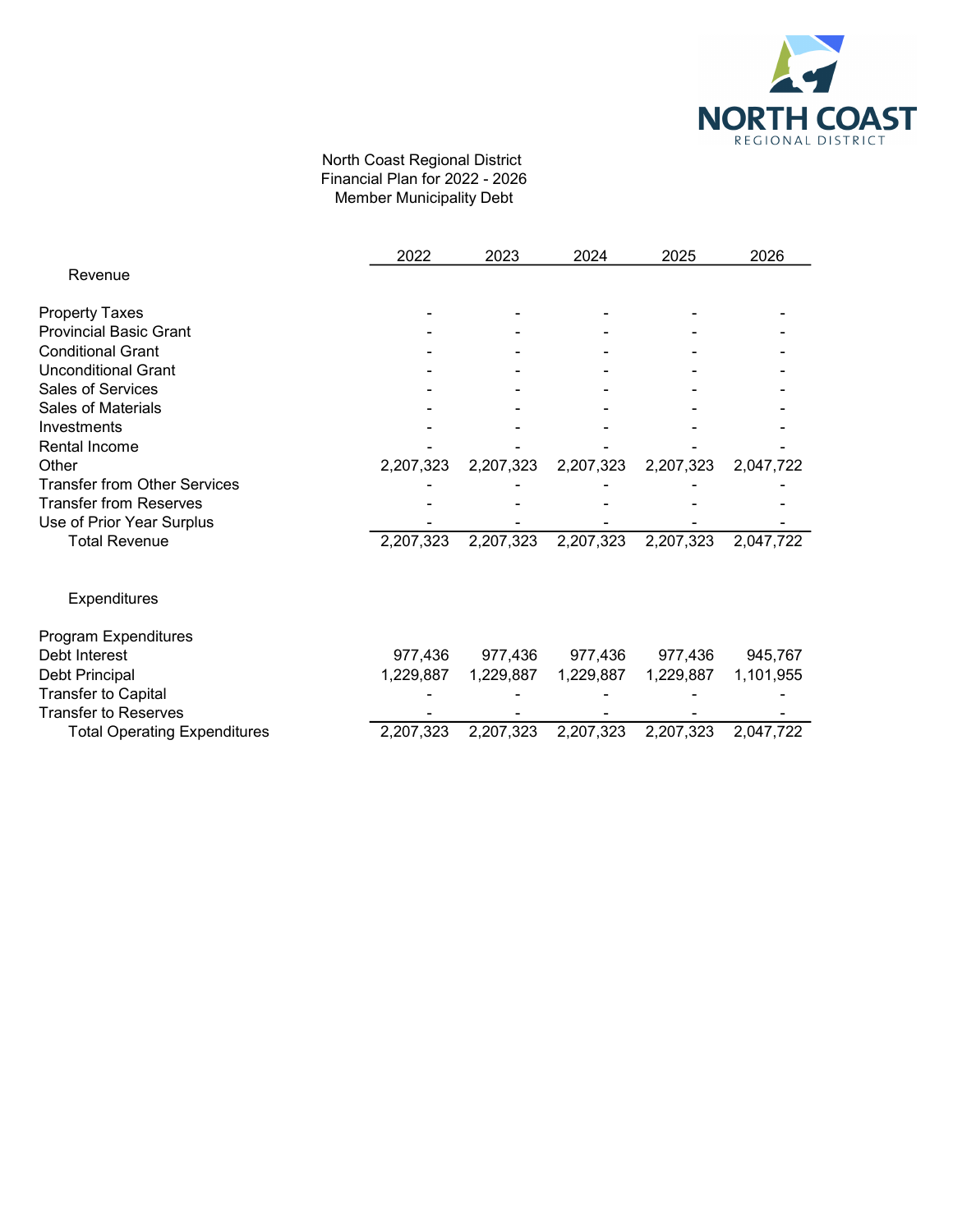

# North Coast Regional District Financial Plan for 2022 - 2026 Vancouver Island Regional Library Debt

|                                     | 2022    | 2023    | 2024    | 2025    | 2026    |
|-------------------------------------|---------|---------|---------|---------|---------|
| Revenue                             |         |         |         |         |         |
| <b>Property Taxes</b>               |         |         |         |         |         |
| <b>Provincial Basic Grant</b>       |         |         |         |         |         |
| <b>Conditional Grant</b>            |         |         |         |         |         |
| <b>Unconditional Grant</b>          |         |         |         |         |         |
| Sales of Services                   |         |         |         |         |         |
| Sales of Materials                  |         |         |         |         |         |
| Investments                         |         |         |         |         |         |
| Rental Income                       |         |         |         |         |         |
| Other                               | 103,074 | 103,074 | 103,074 | 103,074 | 103,074 |
| <b>Transfer from Other Services</b> |         |         |         |         |         |
| <b>Transfer from Reserves</b>       |         |         |         |         |         |
| Use of Prior Year Surplus           |         |         |         |         |         |
| <b>Total Revenue</b>                | 103,074 | 103,074 | 103,074 | 103,074 | 103,074 |
| Expenditures                        |         |         |         |         |         |
| Program Expenditures                |         |         |         |         |         |
| Debt Interest                       | 47,250  | 47,250  | 47,250  | 47,250  | 47,250  |
| Debt Principal                      | 55,824  | 55,824  | 55,824  | 55,824  | 55,824  |
| <b>Transfer to Capital</b>          |         |         |         |         |         |
| <b>Transfer to Reserves</b>         |         |         |         |         |         |
| <b>Total Operating Expenditures</b> | 103,074 | 103,074 | 103,074 | 103,074 | 103,074 |
|                                     |         |         |         |         |         |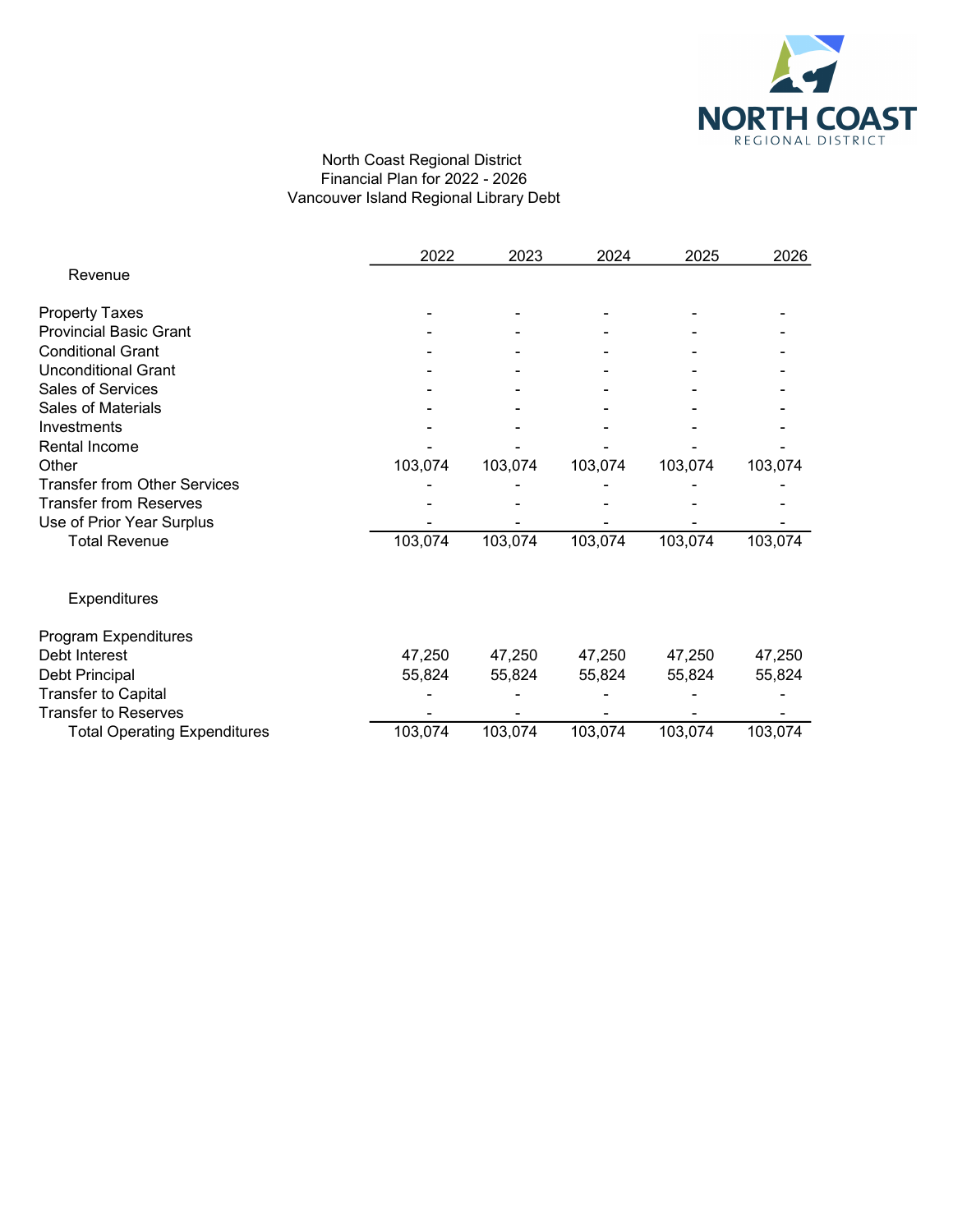

# North Coast Regional District Financial Plan for 2022 - 2026 Sandspit Fire Department

|                                     | 2022   | 2023   | 2024   | 2025   | 2026   |
|-------------------------------------|--------|--------|--------|--------|--------|
| Revenue                             |        |        |        |        |        |
| <b>Property Taxes</b>               | 34,375 | 34,375 | 34,375 | 34,375 | 34,375 |
| <b>Provincial Basic Grant</b>       |        |        |        |        |        |
| <b>Conditional Grant</b>            |        |        |        |        |        |
| <b>Unconditional Grant</b>          | 4,000  | 4,000  | 4,000  | 4,000  | 4,000  |
| Sales of Services                   |        |        |        |        |        |
| <b>Sales of Materials</b>           |        |        |        |        |        |
| Investments                         | 20     | 20     | 20     | 20     | 20     |
| Rental Income                       |        |        |        |        |        |
| Other                               |        |        |        |        |        |
| <b>Transfer from Other Services</b> |        |        |        |        |        |
| <b>Transfer from Reserves</b>       |        |        |        |        |        |
| Use of Prior Year Surplus           | 3,325  | 3,325  | 3,325  | 3,325  | 3,325  |
| <b>Total Revenue</b>                | 41,720 | 41,720 | 41,720 | 41,720 | 41,720 |
| Expenditures                        |        |        |        |        |        |
| Program Expenditures                | 41,700 | 41,700 | 41,700 | 41,700 | 41,700 |
| Debt Interest                       |        |        |        |        |        |
| Debt Principal                      |        |        |        |        |        |
| <b>Transfer to Capital</b>          |        |        |        |        |        |
| <b>Transfer to Reserves</b>         | 20     | 20     | 20     | 20     | 20     |
| <b>Total Operating Expenditures</b> | 41,720 | 41,720 | 41,720 | 41,720 | 41,720 |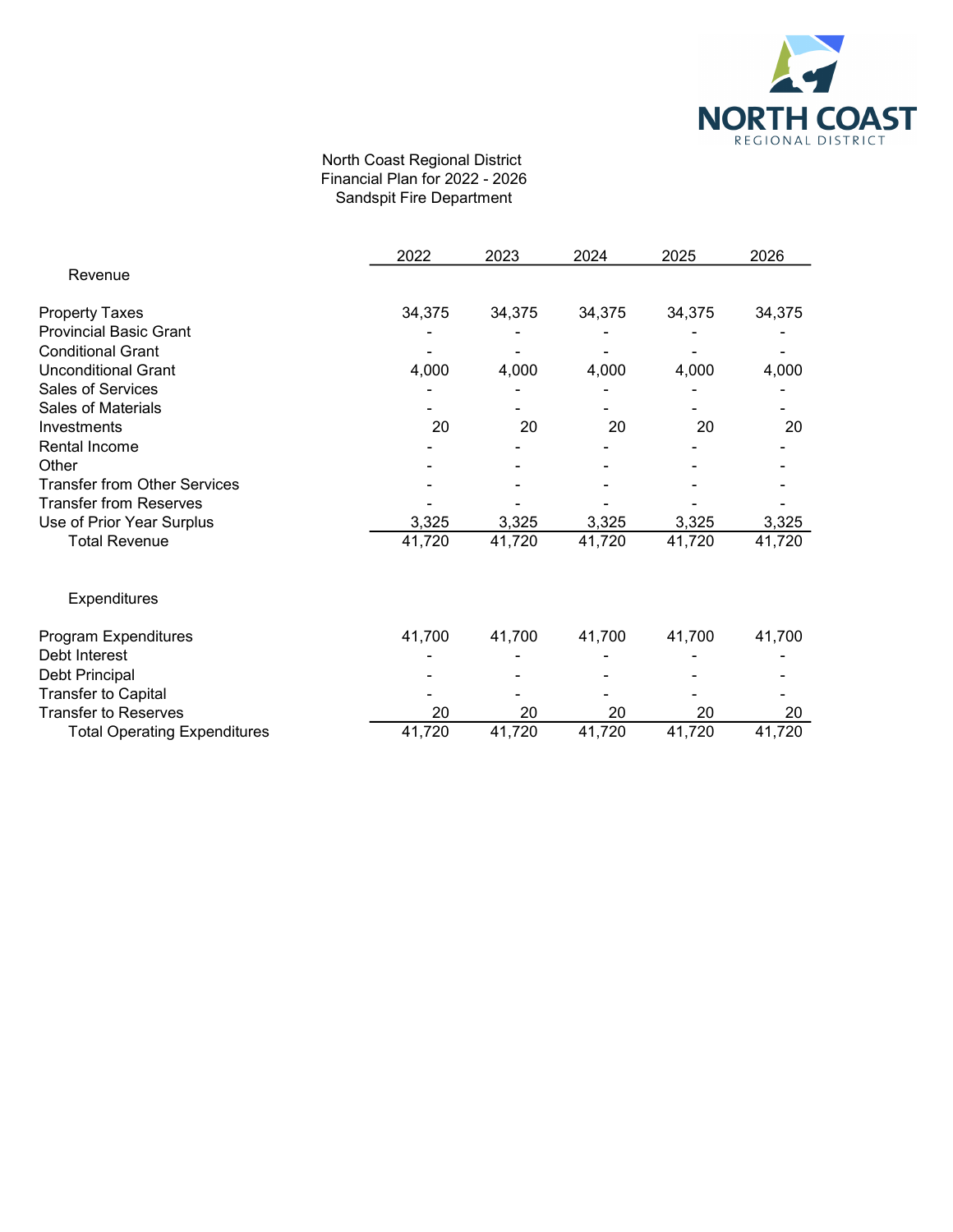

## North Coast Regional District Financial Plan for 2022 - 2026 Emergency Planning Area A & C

|                                     | 2022   | 2023   | 2024   | 2025   | 2026   |
|-------------------------------------|--------|--------|--------|--------|--------|
| Revenue                             |        |        |        |        |        |
| <b>Property Taxes</b>               | 5,320  | 5,320  | 5,320  | 5,320  | 5,320  |
| <b>Provincial Basic Grant</b>       |        |        |        |        |        |
| <b>Conditional Grant</b>            | 10,480 |        |        |        |        |
| <b>Unconditional Grant</b>          | 280    | 280    | 280    | 280    | 280    |
| <b>Sales of Services</b>            |        |        |        |        |        |
| Sales of Materials                  |        |        |        |        |        |
| Investments                         | 1,170  | 1,170  | 1,170  | 1,170  | 1,170  |
| Rental Income                       |        |        |        |        |        |
| Other                               |        |        |        |        |        |
| <b>Transfer from Other Services</b> |        |        |        |        |        |
| <b>Transfer from Reserves</b>       |        |        |        |        |        |
| Use of Prior Year Surplus           | 8,940  | 8,940  | 8,940  | 8,940  | 8,940  |
| <b>Total Revenue</b>                | 26,190 | 15,710 | 15,710 | 15,710 | 15,710 |
| Expenditures                        |        |        |        |        |        |
| Program Expenditures                | 25,020 | 14,540 | 14,540 | 14,540 | 14,540 |
| Debt Interest                       |        |        |        |        |        |
| Debt Principal                      |        |        |        |        |        |
| <b>Transfer to Capital</b>          |        |        |        |        |        |
| <b>Transfer to Reserves</b>         | 1,170  | 1,170  | 1,170  | 1,170  | 1,170  |
| <b>Total Operating Expenditures</b> | 26,190 | 15,710 | 15,710 | 15,710 | 15,710 |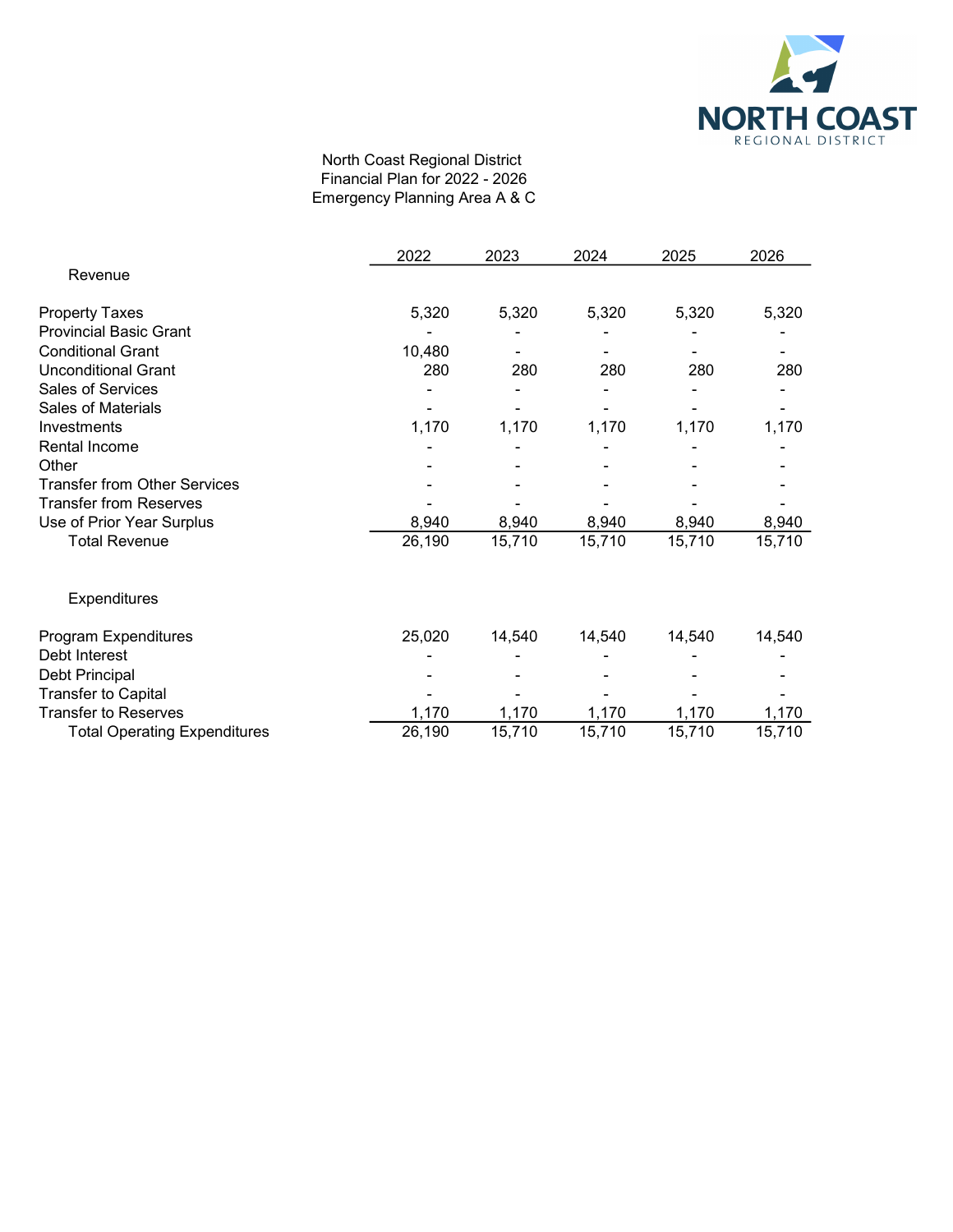

## North Coast Regional District Financial Plan for 2022 - 2026 Emergency Planning Area D

|                                     | 2022    | 2023   | 2024   | 2025   | 2026   |
|-------------------------------------|---------|--------|--------|--------|--------|
| Revenue                             |         |        |        |        |        |
| <b>Property Taxes</b>               | 5,320   | 5,320  | 5,320  | 5,320  | 5,320  |
| <b>Provincial Basic Grant</b>       |         |        |        |        |        |
| <b>Conditional Grant</b>            | 182,520 |        |        |        |        |
| <b>Unconditional Grant</b>          | 160     | 160    | 160    | 160    | 160    |
| Sales of Services                   |         |        |        |        |        |
| Sales of Materials                  |         |        |        |        |        |
| Investments                         | 1,920   | 1,920  | 1,920  | 1,920  | 1,920  |
| Rental Income                       |         |        |        |        |        |
| Other                               | 7,570   | 7,570  | 7,570  | 7,570  | 7,570  |
| <b>Transfer from Other Services</b> |         |        |        |        |        |
| <b>Transfer from Reserves</b>       | 18,060  | 5,480  | 5,480  | 5,480  | 5,480  |
| Use of Prior Year Surplus           | 21,790  |        |        |        |        |
| <b>Total Revenue</b>                | 237,340 | 20,450 | 20,450 | 20,450 | 20,450 |
| Expenditures                        |         |        |        |        |        |
| <b>Program Expenditures</b>         | 235,420 | 18,530 | 18,530 | 18,530 | 18,530 |
| Debt Interest                       |         |        |        |        |        |
| Debt Principal                      |         |        |        |        |        |
| <b>Transfer to Capital</b>          |         |        |        |        |        |
| <b>Transfer to Reserves</b>         | 1,920   | 1,920  | 1,920  | 1,920  | 1,920  |
| <b>Total Operating Expenditures</b> | 237,340 | 20,450 | 20,450 | 20,450 | 20,450 |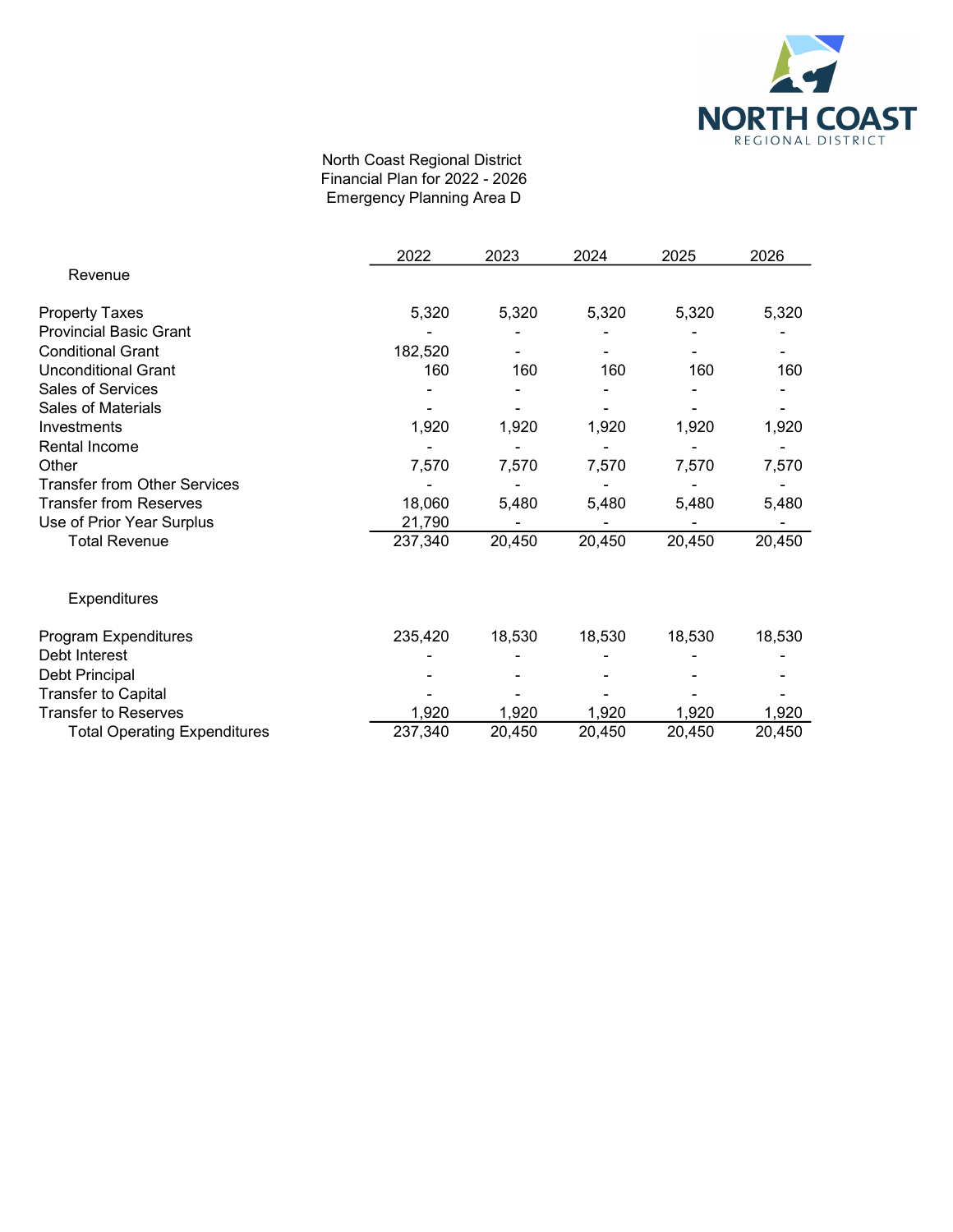

## North Coast Regional District Financial Plan for 2022 - 2026 Emergency Planning Area E

|                                     | 2022    | 2023   | 2024   | 2025   | 2026   |
|-------------------------------------|---------|--------|--------|--------|--------|
| Revenue                             |         |        |        |        |        |
| <b>Property Taxes</b>               | 20,520  | 20,520 | 20,520 | 20,520 | 20,520 |
| <b>Provincial Basic Grant</b>       |         |        |        |        |        |
| <b>Conditional Grant</b>            | 149,570 |        |        |        |        |
| <b>Unconditional Grant</b>          | 1,840   | 1,840  | 1,840  | 1,840  | 1,840  |
| Sales of Services                   |         |        |        |        |        |
| <b>Sales of Materials</b>           |         |        |        |        |        |
| Investments                         | 760     | 760    | 760    | 760    | 760    |
| Rental Income                       |         |        |        |        |        |
| Other                               |         |        |        |        |        |
| <b>Transfer from Other Services</b> |         |        |        |        |        |
| <b>Transfer from Reserves</b>       |         |        |        |        |        |
| Use of Prior Year Surplus           | 22,100  | 710    | 710    | 710    | 710    |
| <b>Total Revenue</b>                | 194,790 | 23,830 | 23,830 | 23,830 | 23,830 |
| Expenditures                        |         |        |        |        |        |
| Program Expenditures                | 194,030 | 23,070 | 23,070 | 23,070 | 23,070 |
| Debt Interest                       |         |        |        |        |        |
| Debt Principal                      |         |        |        |        |        |
| <b>Transfer to Capital</b>          |         |        |        |        |        |
| <b>Transfer to Reserves</b>         | 760     | 760    | 760    | 760    | 760    |
| <b>Total Operating Expenditures</b> | 194,790 | 23,830 | 23,830 | 23,830 | 23,830 |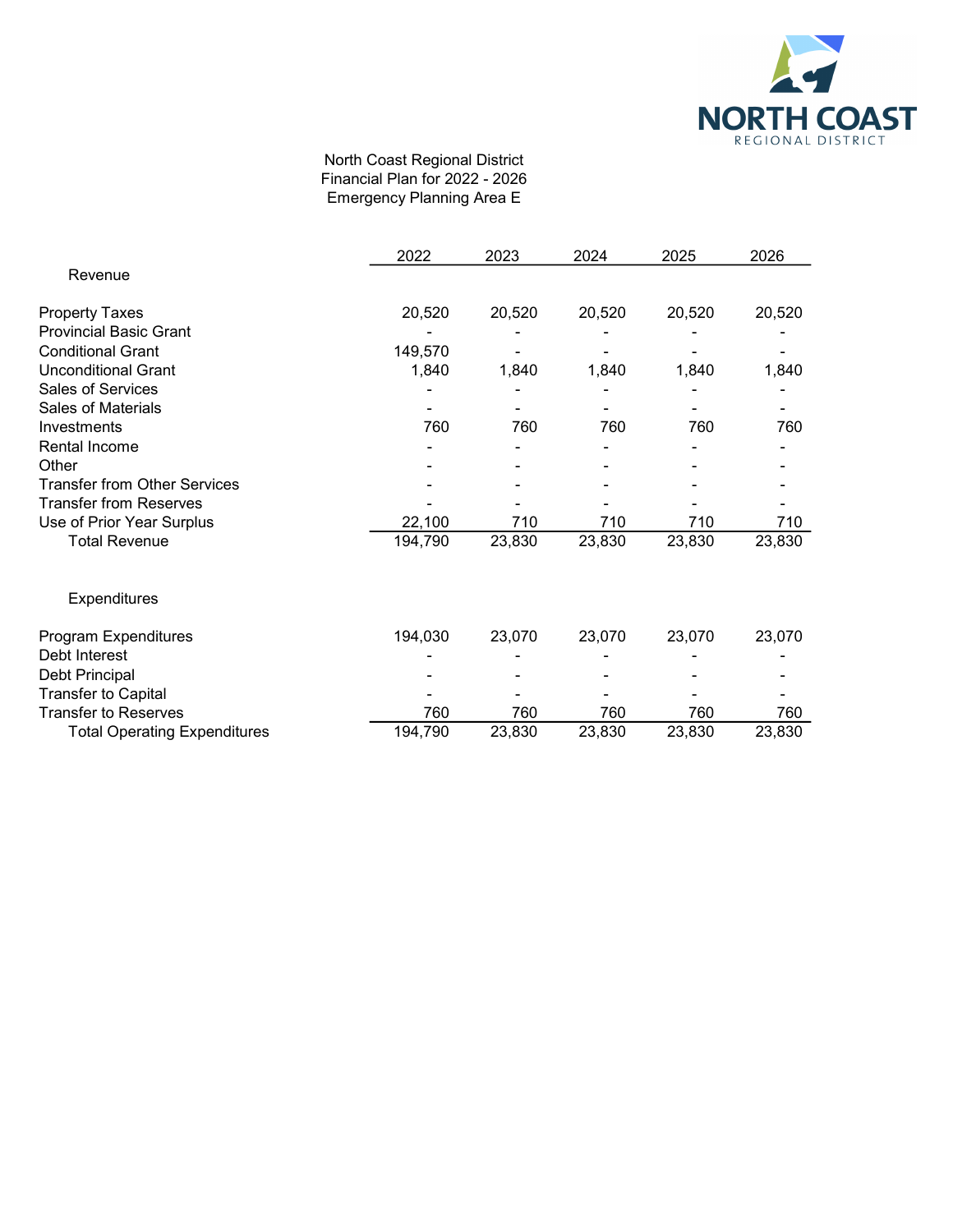

# North Coast Regional District Financial Plan for 2022 - 2026 Tlell Fire Department

|                                     | 2022   | 2023   | 2024   | 2025   | 2026   |
|-------------------------------------|--------|--------|--------|--------|--------|
| Revenue                             |        |        |        |        |        |
| <b>Property Taxes</b>               | 25,000 | 25,000 | 25,000 | 25,000 | 25,000 |
| <b>Provincial Basic Grant</b>       |        |        |        |        |        |
| <b>Conditional Grant</b>            |        |        |        |        |        |
| <b>Unconditional Grant</b>          |        |        |        |        |        |
| Sales of Services                   |        |        |        |        |        |
| <b>Sales of Materials</b>           |        |        |        |        |        |
| Investments                         | 1,170  | 1,170  | 1,170  | 1,170  | 1,170  |
| Rental Income                       |        |        |        |        |        |
| Other                               |        |        |        |        |        |
| <b>Transfer from Other Services</b> |        |        |        |        |        |
| <b>Transfer from Reserves</b>       |        |        |        |        |        |
| Use of Prior Year Surplus           | 3,710  | 3,710  | 3,710  | 3,710  | 3,710  |
| <b>Total Revenue</b>                | 29,880 | 29,880 | 29,880 | 29,880 | 29,880 |
| <b>Expenditures</b>                 |        |        |        |        |        |
| Program Expenditures                | 28,710 | 28,710 | 28,710 | 28,710 | 28,710 |
| Debt Interest                       |        |        |        |        |        |
| Debt Principal                      |        |        |        |        |        |
| <b>Transfer to Capital</b>          |        |        |        |        |        |
| <b>Transfer to Reserves</b>         | 1,170  | 1,170  | 1,170  | 1,170  | 1,170  |
| <b>Total Operating Expenditures</b> | 29,880 | 29,880 | 29,880 | 29,880 | 29,880 |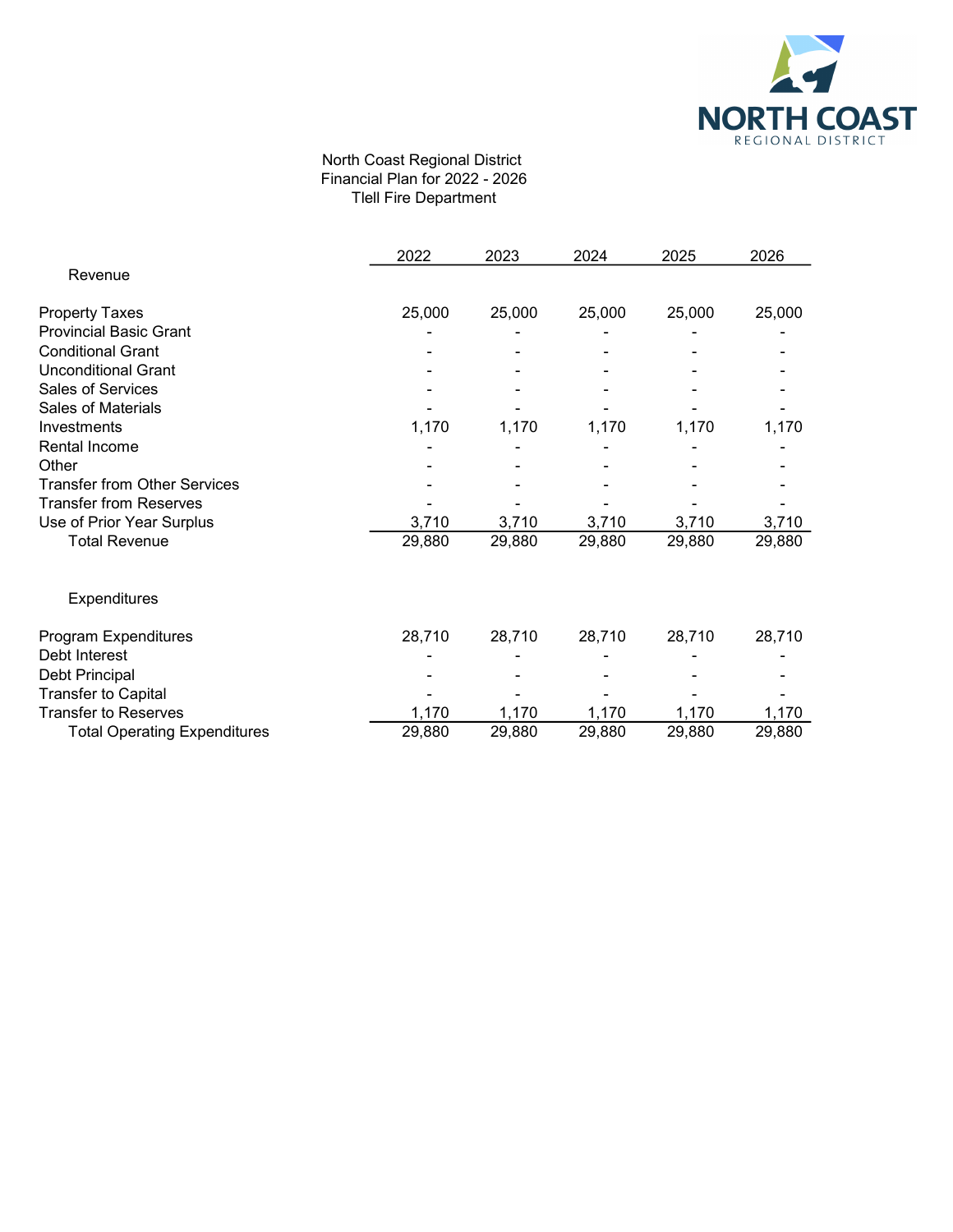

## North Coast Regional District Financial Plan for 2022 - 2026 Regional Solid Waste

|                                     | 2022    | 2023   | 2024   | 2025   | 2026   |
|-------------------------------------|---------|--------|--------|--------|--------|
| Revenue                             |         |        |        |        |        |
| <b>Property Taxes</b>               | 17,270  | 17,270 | 17,270 | 17,270 | 17,270 |
| <b>Provincial Basic Grant</b>       |         |        |        |        |        |
| <b>Conditional Grant</b>            | 153,754 |        |        |        |        |
| <b>Unconditional Grant</b>          | 1,320   | 1,320  | 1,320  | 1,320  | 1,320  |
| Sales of Services                   |         |        |        |        |        |
| Sales of Materials                  |         |        |        |        |        |
| Investments                         | 810     | 810    | 810    | 810    | 810    |
| Rental Income                       |         |        |        |        |        |
| Other                               |         |        |        |        |        |
| <b>Transfer from Other Services</b> |         |        |        |        |        |
| <b>Transfer from Reserves</b>       | 46,246  |        |        |        |        |
| Use of Prior Year Surplus           |         |        |        |        |        |
| <b>Total Revenue</b>                | 219,400 | 19,400 | 19,400 | 19,400 | 19,400 |
| Expenditures                        |         |        |        |        |        |
| Program Expenditures                | 218,590 | 18,590 | 18,590 | 18,590 | 18,590 |
| Debt Interest                       |         |        |        |        |        |
| Debt Principal                      |         |        |        |        |        |
| <b>Transfer to Capital</b>          |         |        |        |        |        |
| <b>Transfer to Reserves</b>         | 810     | 810    | 810    | 810    | 810    |
| <b>Total Operating Expenditures</b> | 219,400 | 19,400 | 19,400 | 19,400 | 19,400 |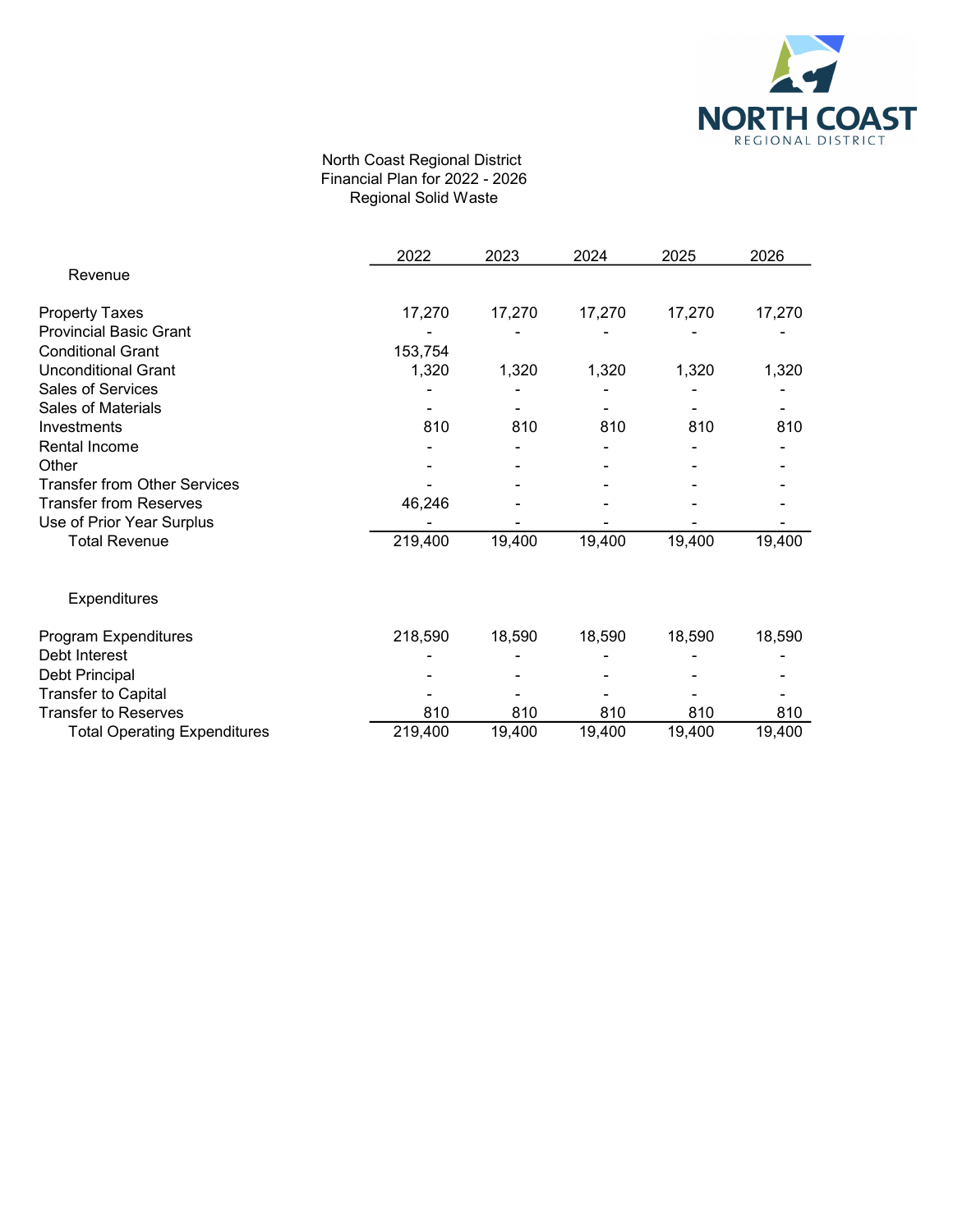

## North Coast Regional District Financial Plan for 2022 - 2026 Rural Land Use Planning

|                                     | 2022   | 2023   | 2024   | 2025   | 2026   |
|-------------------------------------|--------|--------|--------|--------|--------|
| Revenue                             |        |        |        |        |        |
| <b>Property Taxes</b>               | 68,970 | 68,970 | 68,970 | 68,970 | 68,970 |
| <b>Provincial Basic Grant</b>       |        |        |        |        |        |
| <b>Conditional Grant</b>            | 13,630 |        |        |        |        |
| <b>Unconditional Grant</b>          | 3,390  | 3,390  | 3,390  | 3,390  | 3,390  |
| Sales of Services                   | 200    | 200    | 200    | 200    | 200    |
| Sales of Materials                  |        |        |        |        |        |
| Investments                         | 2,220  | 2,220  | 2,220  | 2,220  | 2,220  |
| Rental Income                       |        |        |        |        |        |
| Other                               |        |        |        |        |        |
| <b>Transfer from Other Services</b> |        |        |        |        |        |
| <b>Transfer from Reserves</b>       |        |        |        |        |        |
| Use of Prior Year Surplus           | 11,240 | 11,240 | 11,240 | 11,240 | 11,240 |
| <b>Total Revenue</b>                | 99,650 | 86,020 | 86,020 | 86,020 | 86,020 |
| Expenditures                        |        |        |        |        |        |
| Program Expenditures                | 97,430 | 83,800 | 83,800 | 83,800 | 83,800 |
| Debt Interest                       |        |        |        |        |        |
| Debt Principal                      |        |        |        |        |        |
| <b>Transfer to Capital</b>          |        |        |        |        |        |
| <b>Transfer to Reserves</b>         | 2,220  | 2,220  | 2,220  | 2,220  | 2,220  |
| <b>Total Operating Expenditures</b> | 99,650 | 86,020 | 86,020 | 86,020 | 86,020 |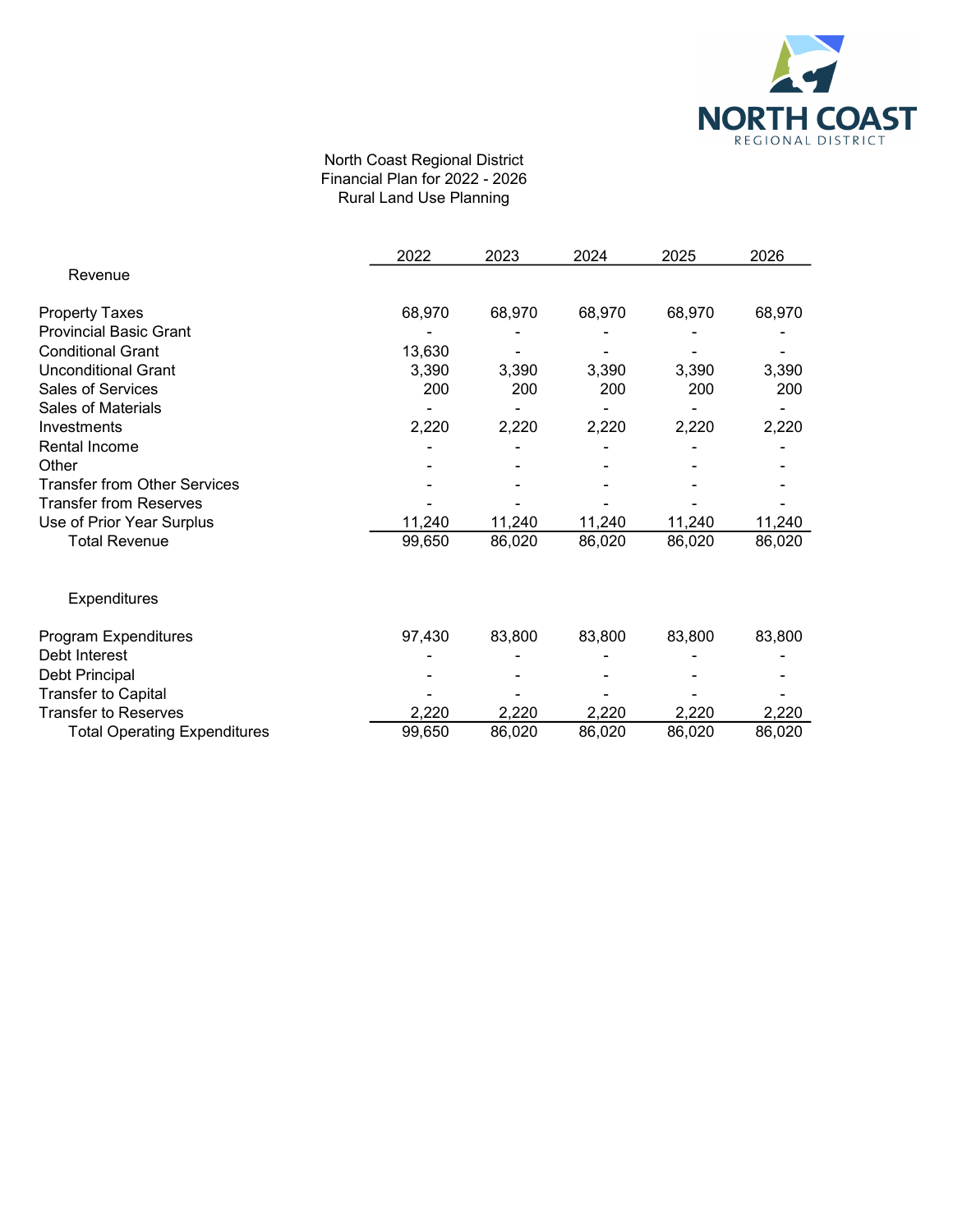

# North Coast Regional District Financial Plan for 2022 - 2026 Economic Development

|                                     | 2022   | 2023   | 2024   | 2025   | 2026   |
|-------------------------------------|--------|--------|--------|--------|--------|
| Revenue                             |        |        |        |        |        |
| <b>Property Taxes</b>               | 29,030 | 29,030 | 29,030 | 29,030 | 29,030 |
| <b>Provincial Basic Grant</b>       |        |        |        |        |        |
| <b>Conditional Grant</b>            | 50,000 | 50,000 | 50,000 | 50,000 | 50,000 |
| <b>Unconditional Grant</b>          | 1,430  | 1,430  | 1,430  | 1,430  | 1,430  |
| Sales of Services                   |        |        |        |        |        |
| Sales of Materials                  |        |        |        |        |        |
| Investments                         |        |        |        |        |        |
| Rental Income                       |        |        |        |        |        |
| Other                               |        |        |        |        |        |
| <b>Transfer from Other Services</b> |        |        |        |        |        |
| <b>Transfer from Reserves</b>       |        |        |        |        |        |
| Use of Prior Year Surplus           |        |        |        |        |        |
| <b>Total Revenue</b>                | 80,460 | 80,460 | 80,460 | 80,460 | 80,460 |
|                                     |        |        |        |        |        |
| <b>Expenditures</b>                 |        |        |        |        |        |
| Program Expenditures                | 80,460 | 80,460 | 80,460 | 80,460 | 80,460 |
| Debt Interest                       |        |        |        |        |        |
| Debt Principal                      |        |        |        |        |        |
| <b>Transfer to Capital</b>          |        |        |        |        |        |
| <b>Transfer to Reserves</b>         |        |        |        |        |        |
| <b>Total Operating Expenditures</b> | 80,460 | 80,460 | 80,460 | 80,460 | 80,460 |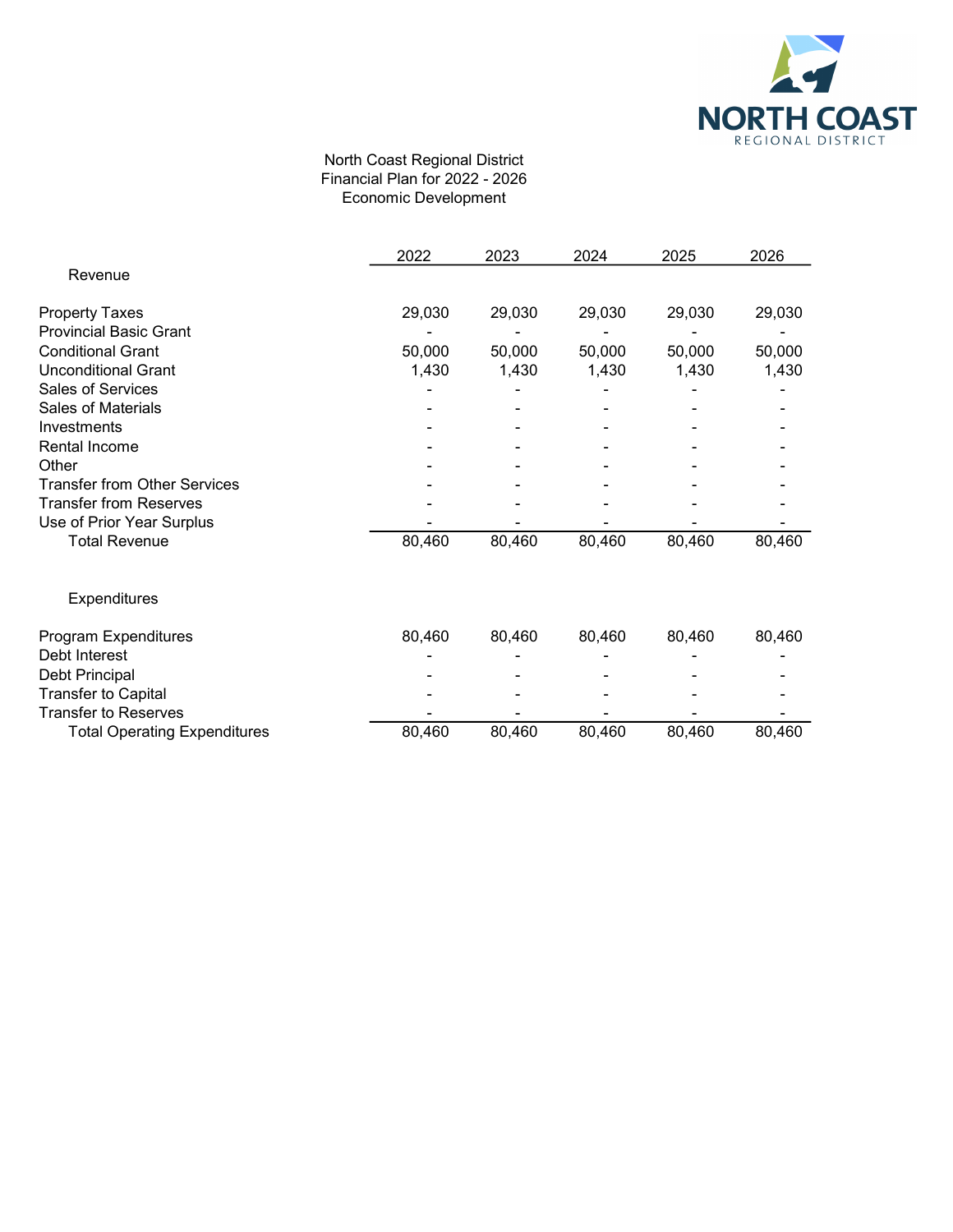

# North Coast Regional District Financial Plan for 2022 - 2026 Prince Rupert Regional Archives

|                                     | 2022    | 2023    | 2024    | 2025    | 2026    |
|-------------------------------------|---------|---------|---------|---------|---------|
| Revenue                             |         |         |         |         |         |
| <b>Property Taxes</b>               | 127,530 | 127,530 | 127,530 | 127,530 | 127,530 |
| <b>Provincial Basic Grant</b>       |         |         |         |         |         |
| <b>Conditional Grant</b>            |         |         |         |         |         |
| <b>Unconditional Grant</b>          | 10,330  | 10,330  | 10,330  | 10,330  | 10,330  |
| Sales of Services                   |         |         |         |         |         |
| Sales of Materials                  |         |         |         |         |         |
| Investments                         |         |         |         |         |         |
| Rental Income                       |         |         |         |         |         |
| Other                               |         |         |         |         |         |
| <b>Transfer from Other Services</b> |         |         |         |         |         |
| <b>Transfer from Reserves</b>       |         |         |         |         |         |
| Use of Prior Year Surplus           |         |         |         |         |         |
| <b>Total Revenue</b>                | 137,860 | 137,860 | 137,860 | 137,860 | 137,860 |
| Expenditures                        |         |         |         |         |         |
| Program Expenditures                | 137,860 | 137,860 | 137,860 | 137,860 | 137,860 |
| Debt Interest                       |         |         |         |         |         |
| Debt Principal                      |         |         |         |         |         |
| <b>Transfer to Capital</b>          |         |         |         |         |         |
| <b>Transfer to Reserves</b>         |         |         |         |         |         |
| <b>Total Operating Expenditures</b> | 137,860 | 137,860 | 137,860 | 137,860 | 137,860 |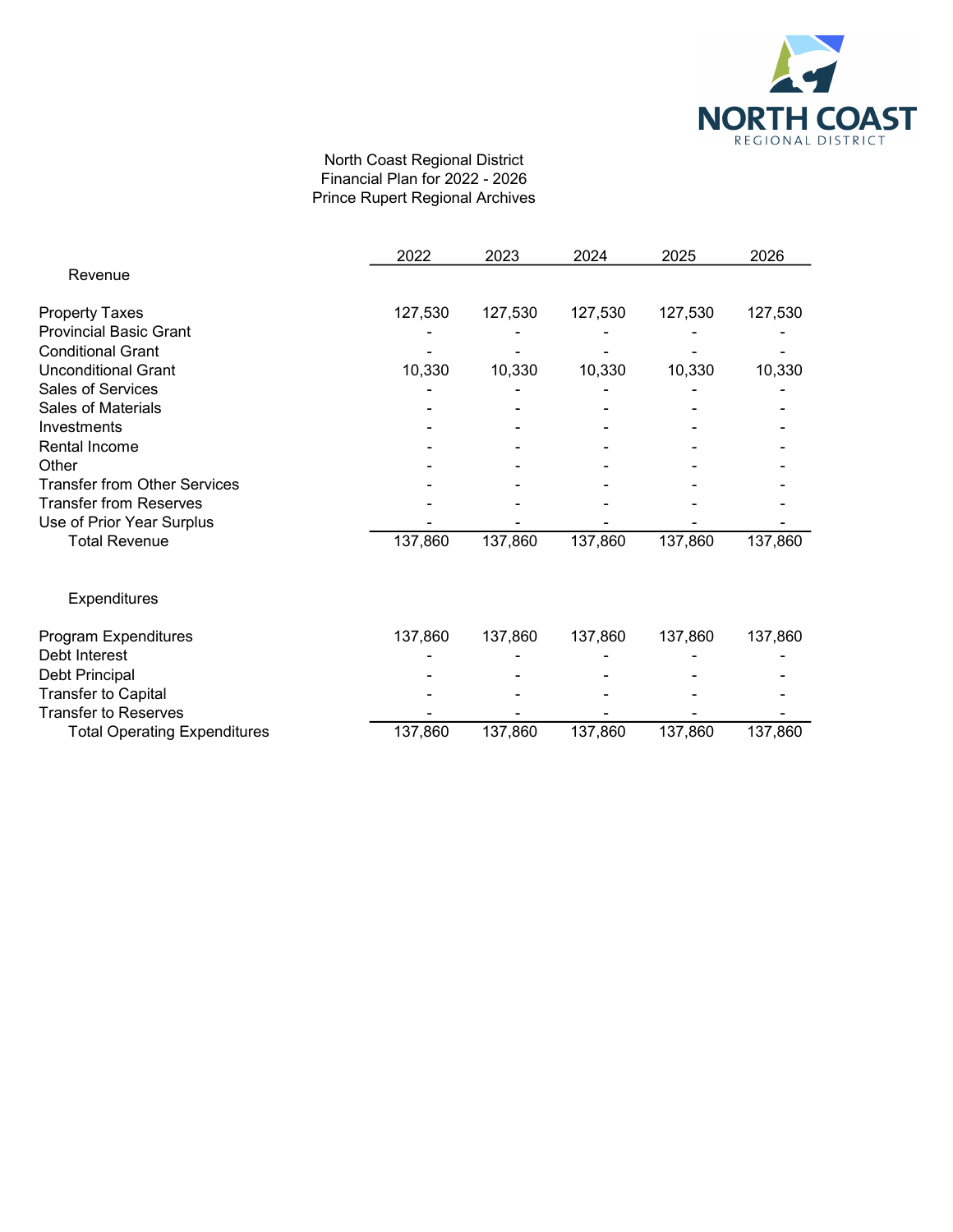

### North Coast Regional District Financial Plan for 2022 - 2026 North Pacific Cannery

|                                     | 2022    | 2023    | 2024    | 2025    | 2026    |
|-------------------------------------|---------|---------|---------|---------|---------|
| Revenue                             |         |         |         |         |         |
| <b>Property Taxes</b>               | 125,000 | 125,000 | 125,000 | 125,000 | 125,000 |
| <b>Provincial Basic Grant</b>       |         |         |         |         |         |
| <b>Conditional Grant</b>            |         |         |         |         |         |
| <b>Unconditional Grant</b>          | 17,550  | 17,550  | 17,550  | 17,550  | 17,550  |
| Sales of Services                   |         |         |         |         |         |
| Sales of Materials                  |         |         |         |         |         |
| Investments                         |         |         |         |         |         |
| Rental Income                       |         |         |         |         |         |
| Other                               |         |         |         |         |         |
| <b>Transfer from Other Services</b> |         |         |         |         |         |
| <b>Transfer from Reserves</b>       |         |         |         |         |         |
| Use of Prior Year Surplus           | 9,280   | 9,280   | 6,508   |         |         |
| <b>Total Revenue</b>                | 151,830 | 151,830 | 149,058 | 142,550 | 142,550 |
| Expenditures                        |         |         |         |         |         |
| Program Expenditures                | 151,830 | 151,830 | 149,058 | 142,550 | 142,550 |
| Debt Interest                       |         |         |         |         |         |
| Debt Principal                      |         |         |         |         |         |
| <b>Transfer to Capital</b>          |         |         |         |         |         |
| <b>Transfer to Reserves</b>         |         |         |         |         |         |
| <b>Total Operating Expenditures</b> | 151,830 | 151,830 | 149,058 | 142,550 | 142,550 |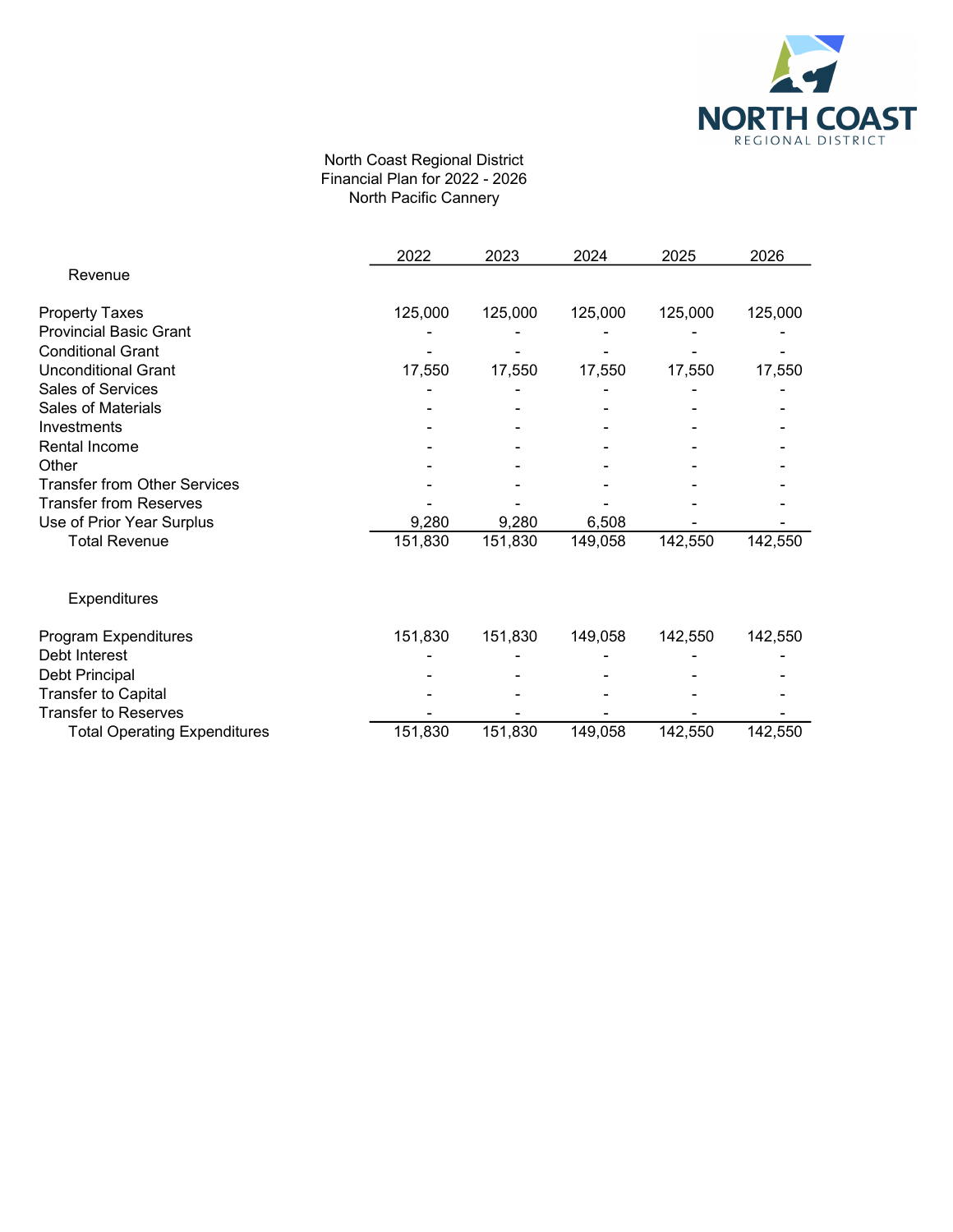

### North Coast Regional District Financial Plan for 2022 - 2026 Haida Gwaii Museum

|                                     | 2022   | 2023   | 2024   | 2025   | 2026   |
|-------------------------------------|--------|--------|--------|--------|--------|
| Revenue                             |        |        |        |        |        |
| <b>Property Taxes</b>               | 88,030 | 88,030 | 88,030 | 88,030 | 88,030 |
| <b>Provincial Basic Grant</b>       |        |        |        |        |        |
| <b>Conditional Grant</b>            |        |        |        |        |        |
| <b>Unconditional Grant</b>          | 4,420  | 4,420  | 4,420  | 4,420  | 4,420  |
| Sales of Services                   |        |        |        |        |        |
| <b>Sales of Materials</b>           |        |        |        |        |        |
| Investments                         |        |        |        |        |        |
| Rental Income                       |        |        |        |        |        |
| Other                               |        |        |        |        |        |
| <b>Transfer from Other Services</b> |        |        |        |        |        |
| <b>Transfer from Reserves</b>       |        |        |        |        |        |
| Use of Prior Year Surplus           | 3,720  | 3,720  | 3,720  | 3,720  | 3,720  |
| <b>Total Revenue</b>                | 96,170 | 96,170 | 96,170 | 96,170 | 96,170 |
| Expenditures                        |        |        |        |        |        |
| Program Expenditures                | 96,170 | 96,170 | 96,170 | 96,170 | 96,170 |
| Debt Interest                       |        |        |        |        |        |
| Debt Principal                      |        |        |        |        |        |
| <b>Transfer to Capital</b>          |        |        |        |        |        |
| <b>Transfer to Reserves</b>         |        |        |        |        |        |
| <b>Total Operating Expenditures</b> | 96,170 | 96,170 | 96,170 | 96,170 | 96,170 |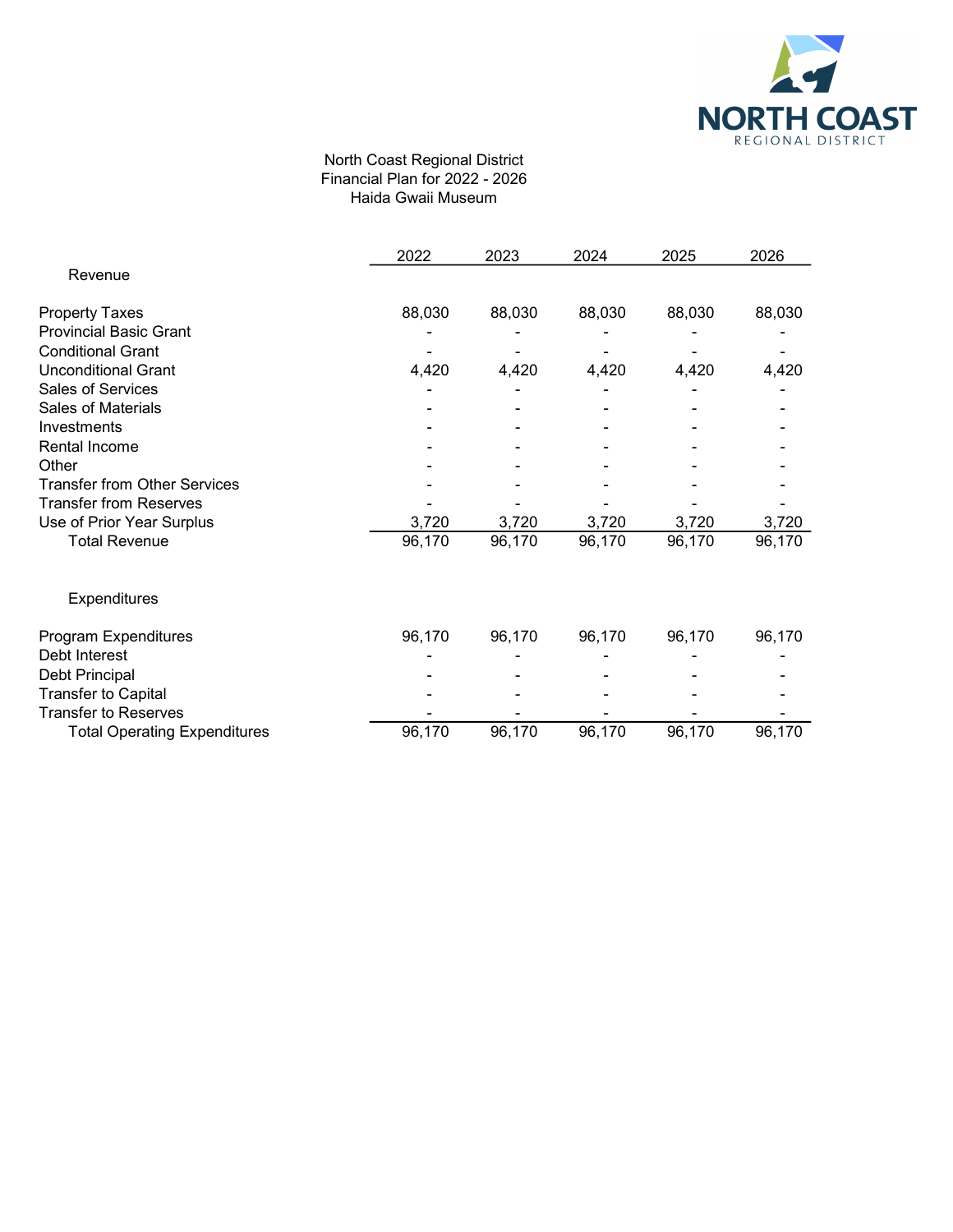

# North Coast Regional District Financial Plan for 2022 - 2026 Vancouver Island Regional Library

|                                     | 2022   | 2023   | 2024   | 2025   | 2026   |
|-------------------------------------|--------|--------|--------|--------|--------|
| Revenue                             |        |        |        |        |        |
| <b>Property Taxes</b>               | 50,155 | 50,155 | 50,155 | 50,155 | 50,155 |
| <b>Provincial Basic Grant</b>       |        |        |        |        |        |
| <b>Conditional Grant</b>            |        |        |        |        |        |
| <b>Unconditional Grant</b>          | 2,390  | 2,390  | 2,390  | 2,390  | 2,390  |
| Sales of Services                   |        |        |        |        |        |
| Sales of Materials                  |        |        |        |        |        |
| Investments                         |        |        |        |        |        |
| Rental Income                       |        |        |        |        |        |
| Other                               |        |        |        |        |        |
| <b>Transfer from Other Services</b> |        |        |        |        |        |
| <b>Transfer from Reserves</b>       |        |        |        |        |        |
| Use of Prior Year Surplus           | 3,360  | 3,360  | 3,360  | 3,360  | 3,360  |
| <b>Total Revenue</b>                | 55,905 | 55,905 | 55,905 | 55,905 | 55,905 |
| Expenditures                        |        |        |        |        |        |
| Program Expenditures                | 55,905 | 55,905 | 55,905 | 55,905 | 55,905 |
| Debt Interest                       |        |        |        |        |        |
| Debt Principal                      |        |        |        |        |        |
| <b>Transfer to Capital</b>          |        |        |        |        |        |
| <b>Transfer to Reserves</b>         |        |        |        |        |        |
| <b>Total Operating Expenditures</b> | 55,905 | 55,905 | 55,905 | 55,905 | 55,905 |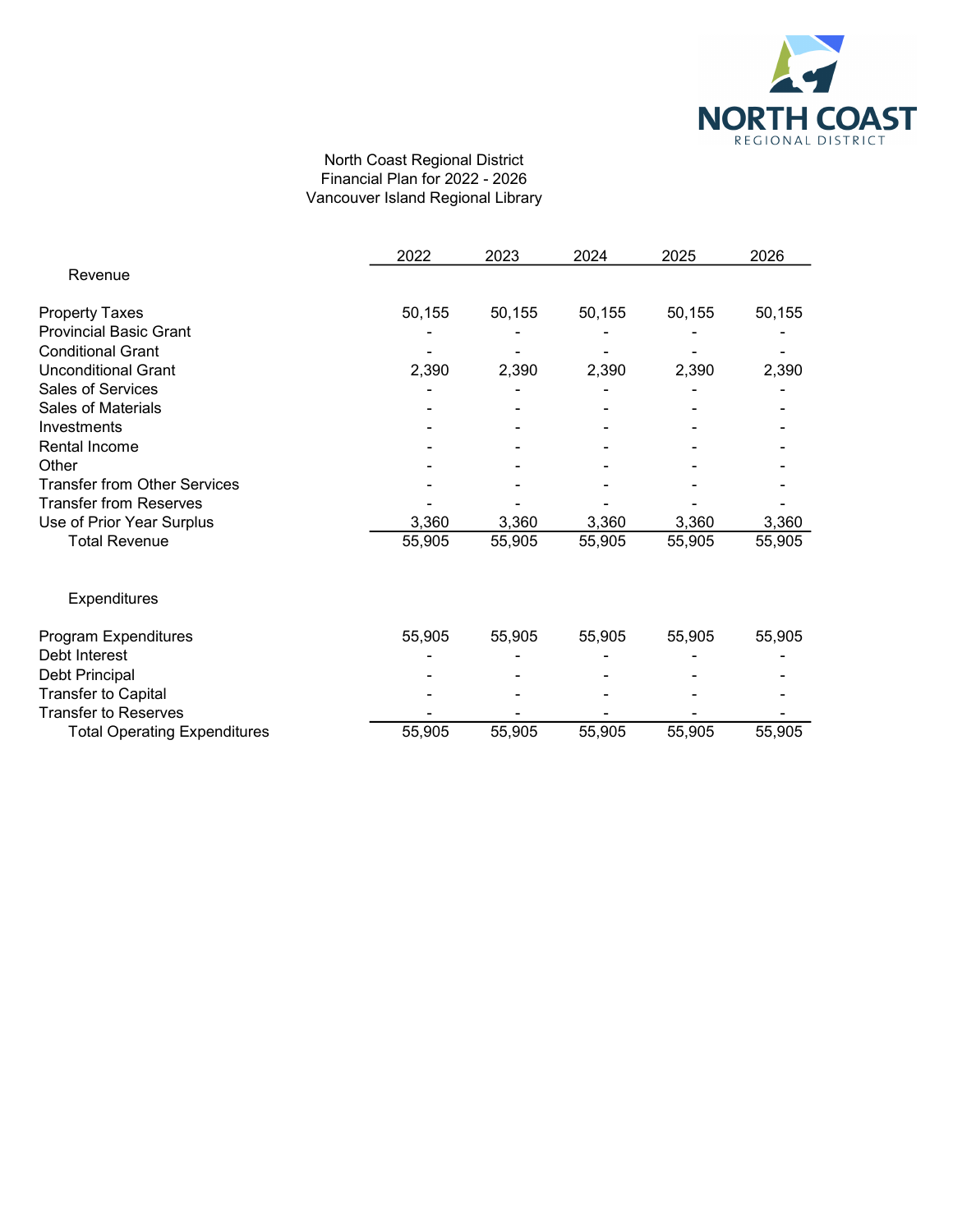

### North Coast Regional District Financial Plan for 2022 - 2026 Haida Gwaii Recreation

|                                     | 2022    | 2023    | 2024    | 2025    | 2026    |
|-------------------------------------|---------|---------|---------|---------|---------|
| Revenue                             |         |         |         |         |         |
| <b>Property Taxes</b>               | 154,850 | 154,850 | 154,850 | 154,850 | 154,850 |
| <b>Provincial Basic Grant</b>       |         |         |         |         |         |
| <b>Conditional Grant</b>            |         |         |         |         |         |
| <b>Unconditional Grant</b>          | 7,780   | 7,780   | 7,780   | 7,780   | 7,780   |
| <b>Sales of Services</b>            |         |         |         |         |         |
| Sales of Materials                  |         |         |         |         |         |
| Investments                         | 540     | 540     | 540     | 540     | 540     |
| Rental Income                       |         |         |         |         |         |
| Other                               | 750     | 750     | 750     | 750     | 750     |
| <b>Transfer from Other Services</b> |         |         |         |         |         |
| <b>Transfer from Reserves</b>       |         |         |         |         |         |
| Use of Prior Year Surplus           | 2,000   | 2,000   | 2,000   | 2,000   | 2,000   |
| <b>Total Revenue</b>                | 165,920 | 165,920 | 165,920 | 165,920 | 165,920 |
| <b>Expenditures</b>                 |         |         |         |         |         |
| Program Expenditures                | 163,380 | 163,380 | 163,380 | 163,380 | 163,380 |
| Debt Interest                       |         |         |         |         |         |
| Debt Principal                      |         |         |         |         |         |
| <b>Transfer to Capital</b>          |         |         |         |         |         |
| <b>Transfer to Reserves</b>         | 2,540   | 2,540   | 2,540   | 2,540   | 2,540   |
| <b>Total Operating Expenditures</b> | 165,920 | 165,920 | 165,920 | 165,920 | 165,920 |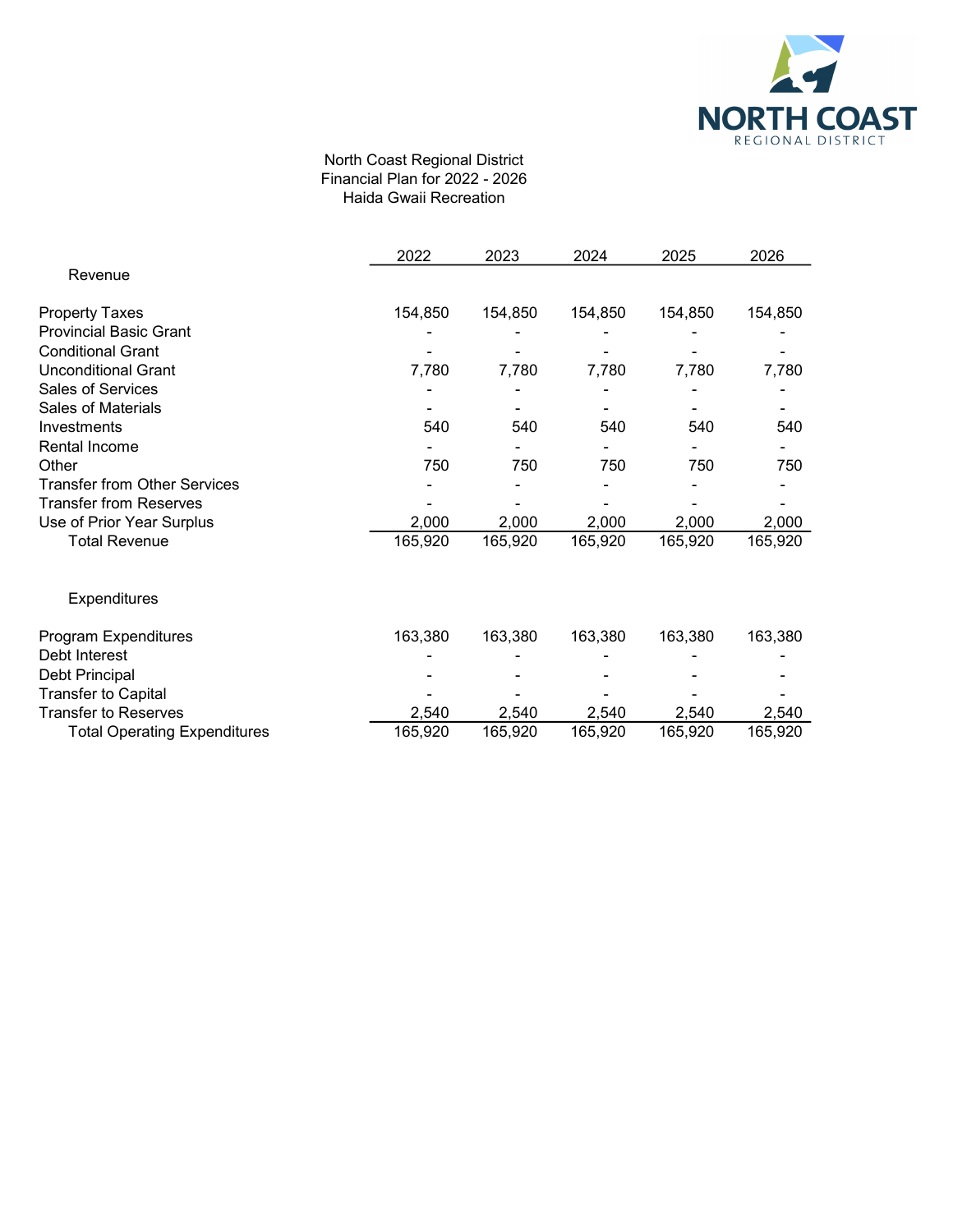

## North Coast Regional District Financial Plan for 2022 - 2026 Sandspit Community Hall

|                                     | 2022    | 2023   | 2024   | 2025   | 2026   |
|-------------------------------------|---------|--------|--------|--------|--------|
| Revenue                             |         |        |        |        |        |
| <b>Property Taxes</b>               | 20,100  | 20,100 | 20,100 | 20,100 | 20,100 |
| <b>Provincial Basic Grant</b>       |         |        |        |        |        |
| <b>Conditional Grant</b>            | 158,010 |        |        |        |        |
| <b>Unconditional Grant</b>          | 1,800   | 1,800  | 1,800  | 1,800  | 1,800  |
| Sales of Services                   |         |        |        |        |        |
| Sales of Materials                  |         |        |        |        |        |
| Investments                         | 1,100   | 1,100  | 1,100  | 1,100  | 1,100  |
| Rental Income                       | 1,200   | 1,200  | 1,200  | 1,200  | 1,200  |
| Other                               |         |        |        |        |        |
| <b>Transfer from Other Services</b> |         |        |        |        |        |
| <b>Transfer from Reserves</b>       | 34,940  |        |        |        |        |
| Use of Prior Year Surplus           | 21,520  | 21,520 | 21,520 | 21,520 | 21,520 |
| <b>Total Revenue</b>                | 238,670 | 45,720 | 45,720 | 45,720 | 45,720 |
| Expenditures                        |         |        |        |        |        |
| Program Expenditures                | 74,860  | 44,620 | 44,620 | 44,620 | 44,620 |
| Debt Interest                       |         |        |        |        |        |
| Debt Principal                      |         |        |        |        |        |
| <b>Transfer to Capital</b>          | 162,710 |        |        |        |        |
| <b>Transfer to Reserves</b>         | 1,100   | 1,100  | 1,100  | 1,100  | 1,100  |
| <b>Total Operating Expenditures</b> | 238,670 | 45,720 | 45,720 | 45,720 | 45,720 |
|                                     |         |        |        |        |        |
| Capital                             |         |        |        |        |        |
| Sources of Funding                  |         |        |        |        |        |
| Operations                          | 162,710 |        |        |        |        |
| <b>Transfer from Reserves</b>       |         |        |        |        |        |
| <b>Total Capital Funding</b>        | 162,710 |        |        |        |        |
| <b>Captial Purchases</b>            | 162,710 |        |        |        |        |
| <b>Unused Capital Funding</b>       |         |        |        |        |        |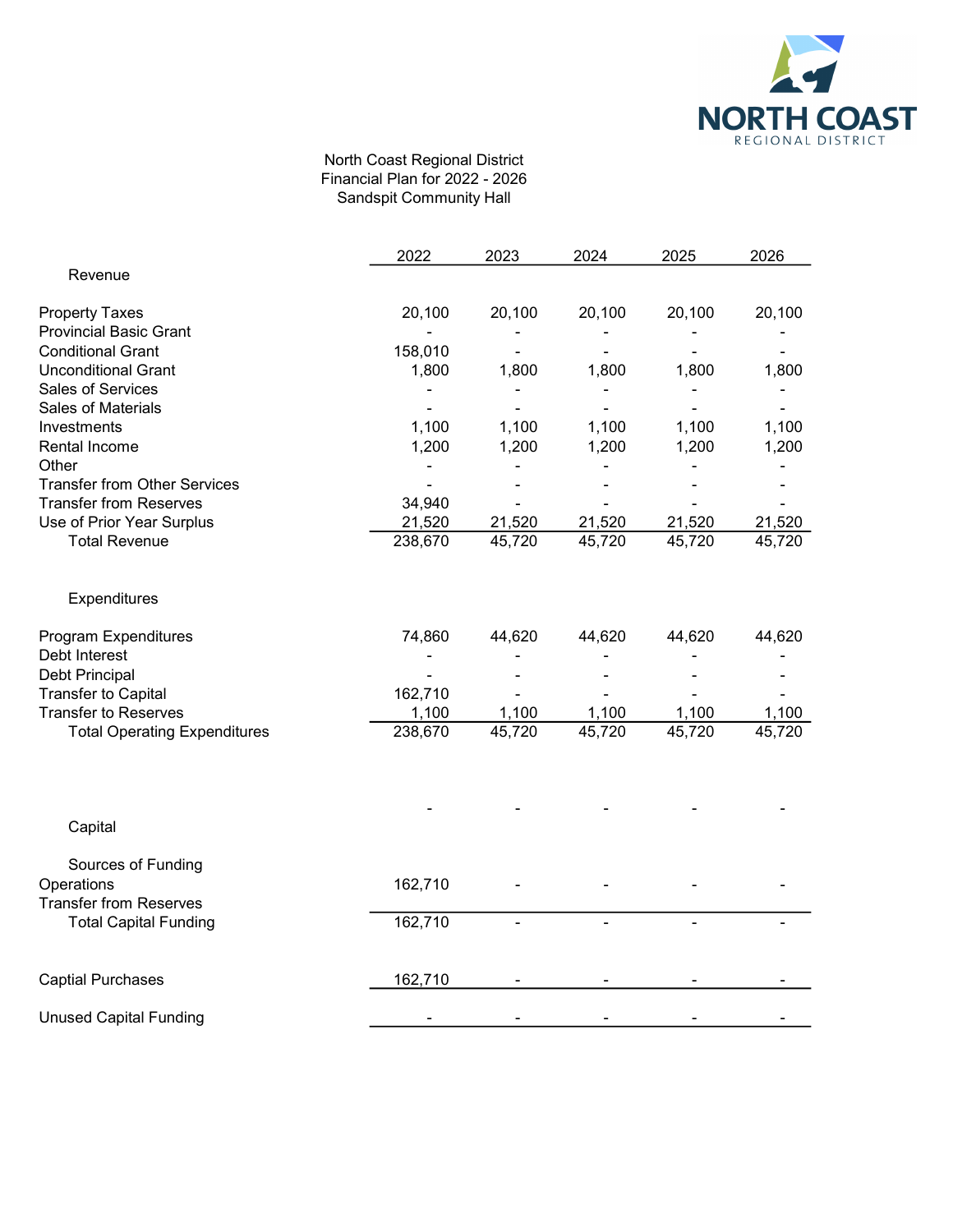

### North Coast Regional District Financial Plan for 2022 - 2026 Mainland Arts and Culture

|                                     | 2022   | 2023   | 2024 | 2025 | 2026 |
|-------------------------------------|--------|--------|------|------|------|
| Revenue                             |        |        |      |      |      |
| <b>Property Taxes</b>               | 34,710 | 34,710 |      |      |      |
| <b>Provincial Basic Grant</b>       |        |        |      |      |      |
| <b>Conditional Grant</b>            |        |        |      |      |      |
| <b>Unconditional Grant</b>          | 4,870  | 4,870  |      |      |      |
| Sales of Services                   |        |        |      |      |      |
| <b>Sales of Materials</b>           |        |        |      |      |      |
| Investments                         |        |        |      |      |      |
| Rental Income                       |        |        |      |      |      |
| Other                               |        |        |      |      |      |
| <b>Transfer from Other Services</b> |        |        |      |      |      |
| <b>Transfer from Reserves</b>       |        |        |      |      |      |
| Use of Prior Year Surplus           | 6,060  | 6,060  |      |      |      |
| <b>Total Revenue</b>                | 45,640 | 45,640 |      |      |      |
| Expenditures                        |        |        |      |      |      |
| Program Expenditures                | 45,640 | 45,640 |      |      |      |
| Debt Interest                       |        |        |      |      |      |
| Debt Principal                      |        |        |      |      |      |
| <b>Transfer to Capital</b>          |        |        |      |      |      |
| <b>Transfer to Reserves</b>         |        |        |      |      |      |
| <b>Total Operating Expenditures</b> | 45,640 | 45,640 |      |      |      |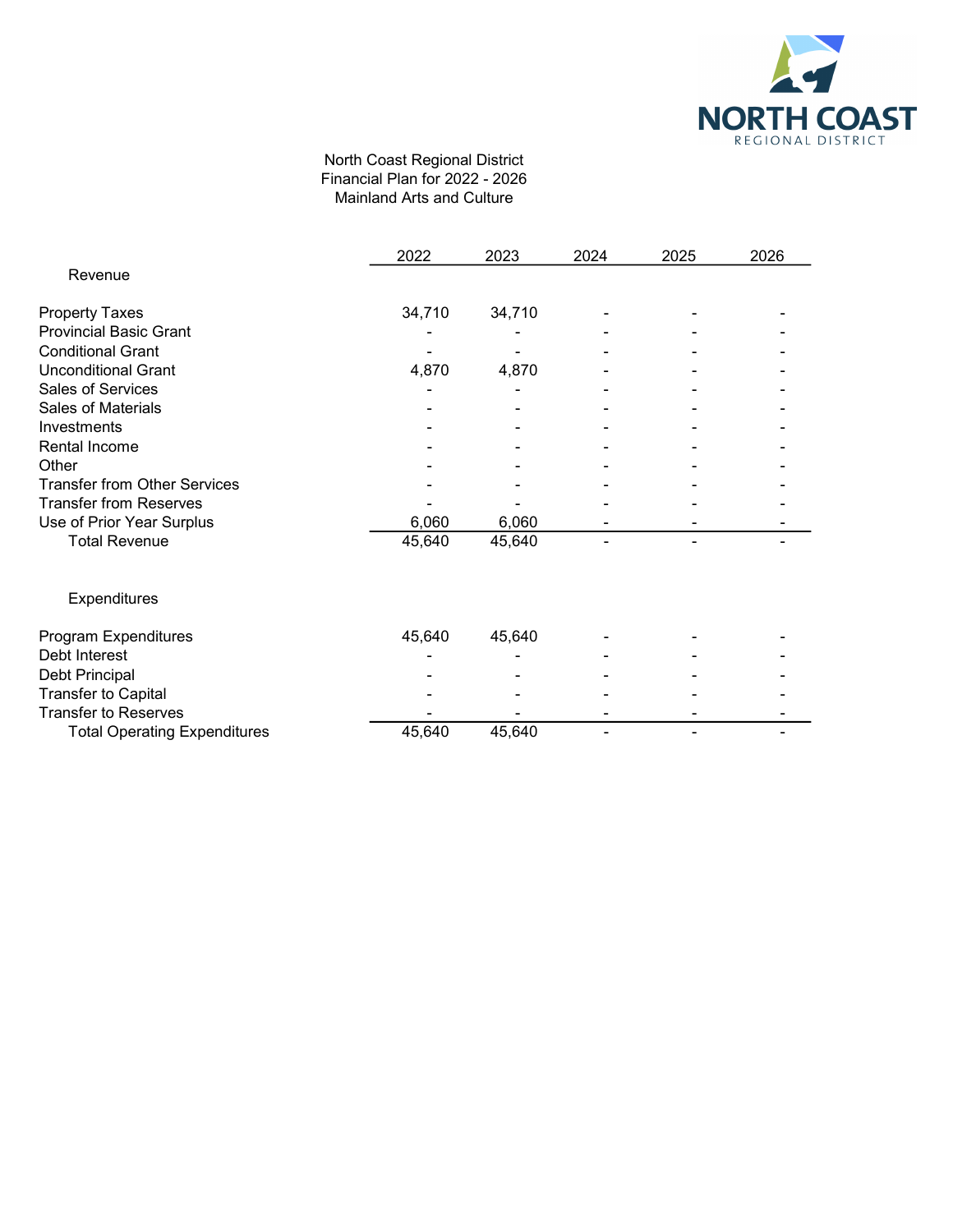

#### North Coast Regional District Financial Plan for 2022 - 2026 Mainland Recreation Area A

|                                     | 2022  | 2023  | 2024  | 2025  | 2026  |
|-------------------------------------|-------|-------|-------|-------|-------|
| Revenue                             |       |       |       |       |       |
| <b>Property Taxes</b>               | 6,000 | 6,000 | 6,000 | 6,000 | 6,000 |
| <b>Provincial Basic Grant</b>       |       |       |       |       |       |
| <b>Conditional Grant</b>            |       |       |       |       |       |
| <b>Unconditional Grant</b>          | 330   | 330   | 330   | 330   | 330   |
| Sales of Services                   |       |       |       |       |       |
| <b>Sales of Materials</b>           |       |       |       |       |       |
| Investments                         | 150   | 150   | 150   | 150   | 150   |
| Rental Income                       |       |       |       |       |       |
| Other                               |       |       |       |       |       |
| <b>Transfer from Other Services</b> |       |       |       |       |       |
| <b>Transfer from Reserves</b>       |       |       |       |       |       |
| Use of Prior Year Surplus           |       |       |       |       |       |
| <b>Total Revenue</b>                | 6,480 | 6,480 | 6,480 | 6,480 | 6,480 |
| Expenditures                        |       |       |       |       |       |
| Program Expenditures                | 6,330 | 6,330 | 6,330 | 6,330 | 6,330 |
| Debt Interest                       |       |       |       |       |       |
| Debt Principal                      |       |       |       |       |       |
| <b>Transfer to Capital</b>          |       |       |       |       |       |
| <b>Transfer to Reserves</b>         | 150   | 150   | 150   | 150   | 150   |
| <b>Total Operating Expenditures</b> | 6,480 | 6,480 | 6,480 | 6,480 | 6,480 |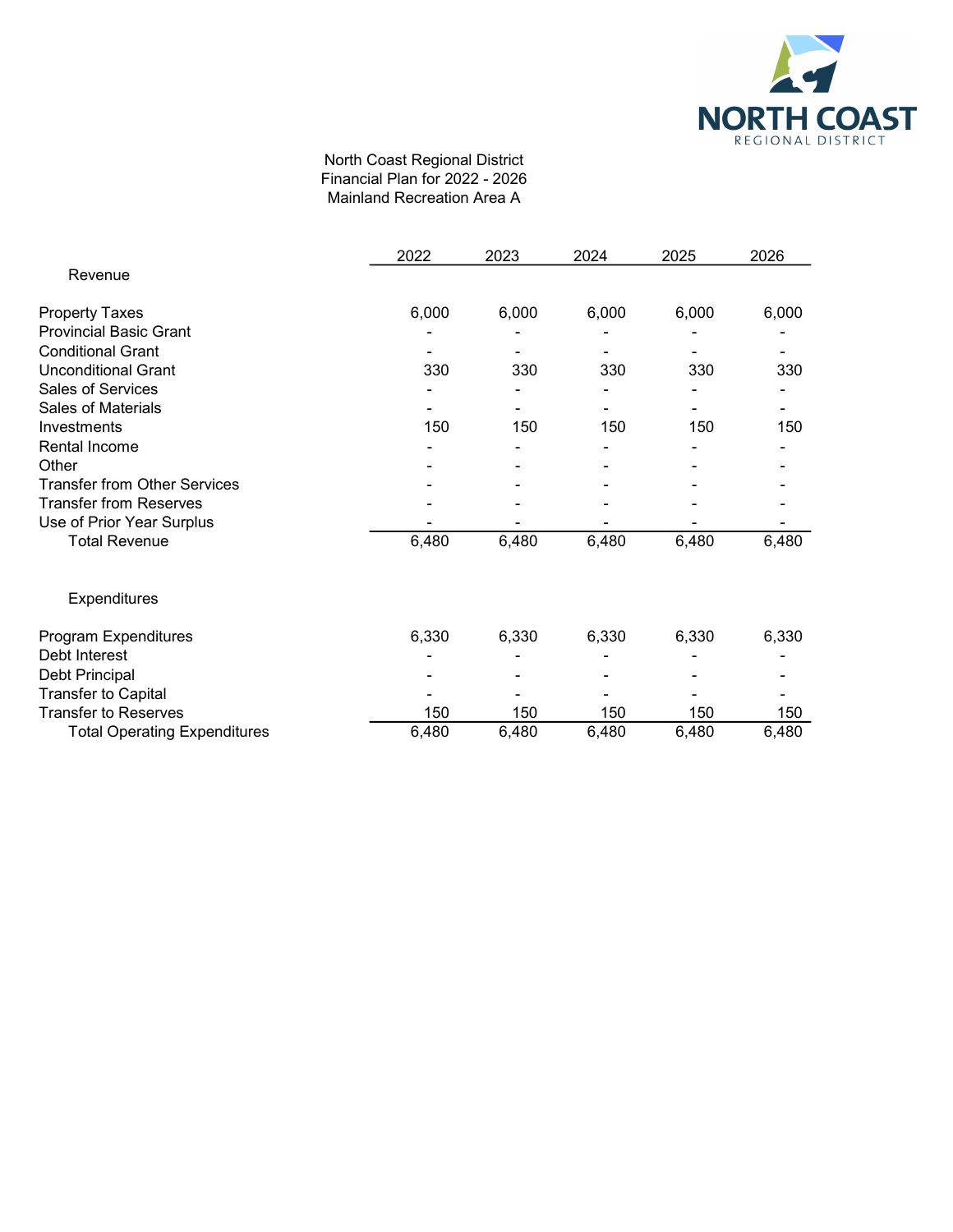

### North Coast Regional District Financial Plan for 2022 - 2026 Mainland Recreation Area C

|                                     | 2022  | 2023  | 2024  | 2025  | 2026  |
|-------------------------------------|-------|-------|-------|-------|-------|
| Revenue                             |       |       |       |       |       |
| <b>Property Taxes</b>               | 7,000 | 7,000 | 7,000 | 7,000 | 7,000 |
| <b>Provincial Basic Grant</b>       |       |       |       |       |       |
| <b>Conditional Grant</b>            |       |       |       |       |       |
| <b>Unconditional Grant</b>          | 340   | 340   | 340   | 340   | 340   |
| Sales of Services                   |       |       |       |       |       |
| Sales of Materials                  |       |       |       |       |       |
| Investments                         | 570   | 570   | 570   | 570   | 570   |
| Rental Income                       |       |       |       |       |       |
| Other                               |       |       |       |       |       |
| <b>Transfer from Other Services</b> |       |       |       |       |       |
| <b>Transfer from Reserves</b>       |       |       |       |       |       |
| Use of Prior Year Surplus           | 450   | 450   | 450   | 450   | 450   |
| <b>Total Revenue</b>                | 8,360 | 8,360 | 8,360 | 8,360 | 8,360 |
| Expenditures                        |       |       |       |       |       |
| Program Expenditures                | 7,790 | 7,790 | 7,790 | 7,790 | 7,790 |
| Debt Interest                       |       |       |       |       |       |
| Debt Principal                      |       |       |       |       |       |
| <b>Transfer to Capital</b>          |       |       |       |       |       |
| <b>Transfer to Reserves</b>         | 570   | 570   | 570   | 570   | 570   |
| <b>Total Operating Expenditures</b> | 8,360 | 8,360 | 8,360 | 8,360 | 8,360 |
| Captial                             |       |       |       |       |       |
| Sources of Funding                  |       |       |       |       |       |
| Operations                          |       |       |       |       |       |
| <b>Transfer from Reserves</b>       |       |       |       |       |       |
| <b>Total Capital Funding</b>        |       |       |       |       |       |
| <b>Captial Purchases</b>            |       |       |       |       |       |
| <b>Unused Capital Funding</b>       |       |       |       |       |       |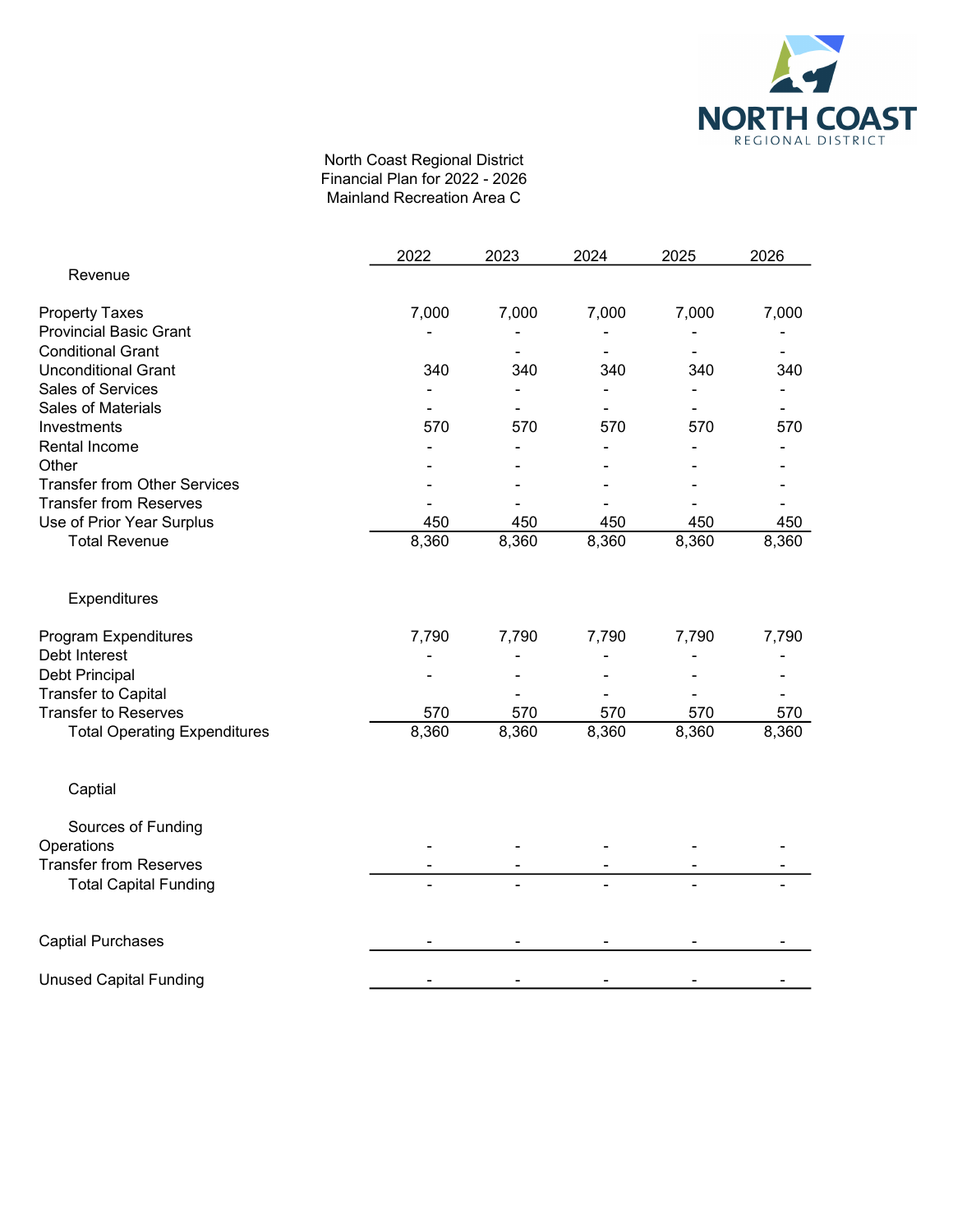

### North Coast Regional District Financial Plan for 2022 - 2026 Parks and Trails Service Area D

|                                     | 2022   | 2023   | 2024   | 2025   | 2026   |
|-------------------------------------|--------|--------|--------|--------|--------|
| Revenue                             |        |        |        |        |        |
| <b>Property Taxes</b>               | 1,310  | 1,310  | 1,310  | 1,310  | 1,310  |
| <b>Provincial Basic Grant</b>       |        |        |        |        |        |
| <b>Conditional Grant</b>            |        |        |        |        |        |
| <b>Unconditional Grant</b>          | 40     | 40     | 40     | 40     | 40     |
| <b>Sales of Services</b>            |        |        |        |        |        |
| Sales of Materials                  |        |        |        |        |        |
| Investments                         | 1,560  | 1,560  | 1,560  | 1,560  | 1,560  |
| Rental Income                       |        |        |        |        |        |
| Other                               |        |        |        |        |        |
| <b>Transfer from Other Services</b> |        |        |        |        |        |
| <b>Transfer from Reserves</b>       | 25,000 | 25,000 | 25,000 | 25,000 | 25,000 |
| Use of Prior Year Surplus           |        |        |        |        |        |
| <b>Total Revenue</b>                | 27,910 | 27,910 | 27,910 | 27,910 | 27,910 |
| <b>Expenditures</b>                 |        |        |        |        |        |
| Program Expenditures                | 26,350 | 26,350 | 26,350 | 26,350 | 26,350 |
| Debt Interest                       |        |        |        |        |        |
| Debt Principal                      |        |        |        |        |        |
| <b>Transfer to Capital</b>          |        |        |        |        |        |
| <b>Transfer to Reserves</b>         | 1,560  | 1,560  | 1,560  | 1,560  | 1,560  |
| <b>Total Operating Expenditures</b> | 27,910 | 27,910 | 27,910 | 27,910 | 27,910 |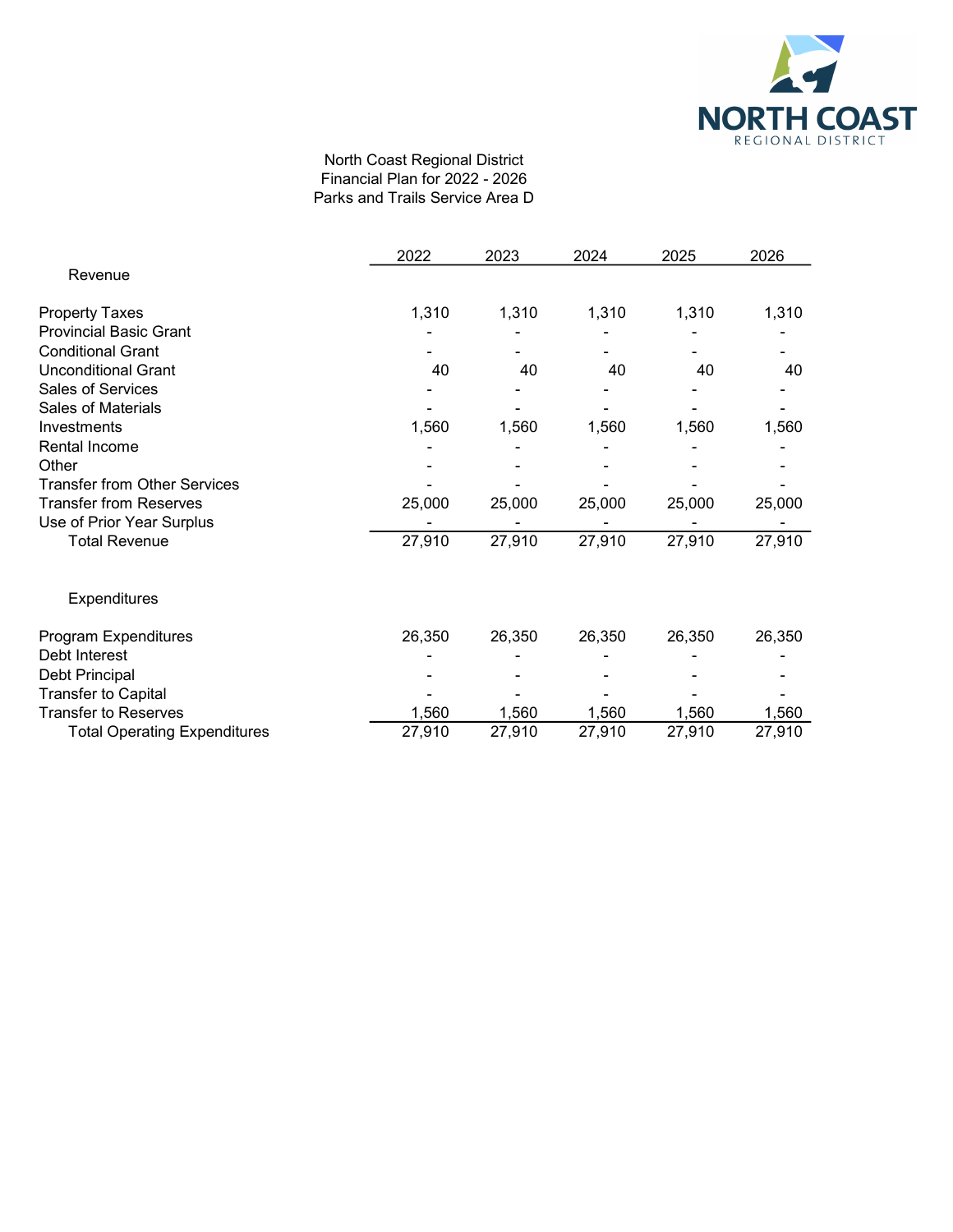

#### North Coast Regional District Financial Plan for 2022 - 2026 Parks and Trails Service Area E

|                                     | 2022   | 2023   | 2024   | 2025   | 2026   |
|-------------------------------------|--------|--------|--------|--------|--------|
| Revenue                             |        |        |        |        |        |
| <b>Property Taxes</b>               | 16,410 | 16,410 | 16,410 | 16,410 | 16,410 |
| <b>Provincial Basic Grant</b>       |        |        |        |        |        |
| <b>Conditional Grant</b>            | 25,290 |        |        |        |        |
| <b>Unconditional Grant</b>          | 1,460  | 1,460  | 1,460  | 1,460  | 1,460  |
| Sales of Services                   |        |        |        |        |        |
| Sales of Materials                  |        |        |        |        |        |
| Investments                         | 2,210  | 2,210  | 2,210  | 2,210  | 2,210  |
| Rental Income                       |        |        |        |        |        |
| Other                               |        |        |        |        |        |
| <b>Transfer from Other Services</b> |        |        |        |        |        |
| <b>Transfer from Reserves</b>       | 9,480  |        |        |        |        |
| Use of Prior Year Surplus           | 700    |        |        |        |        |
| <b>Total Revenue</b>                | 55,550 | 20,080 | 20,080 | 20,080 | 20,080 |
| <b>Expenditures</b>                 |        |        |        |        |        |
| Program Expenditures                | 53,340 | 17,870 | 17,870 | 17,870 | 17,870 |
| Debt Interest                       |        |        |        |        |        |
| Debt Principal                      |        |        |        |        |        |
| <b>Transfer to Capital</b>          |        |        |        |        |        |
| <b>Transfer to Reserves</b>         | 2,210  | 2,210  | 2,210  | 2,210  | 2,210  |
| <b>Total Operating Expenditures</b> | 55,550 | 20,080 | 20,080 | 20,080 | 20,080 |